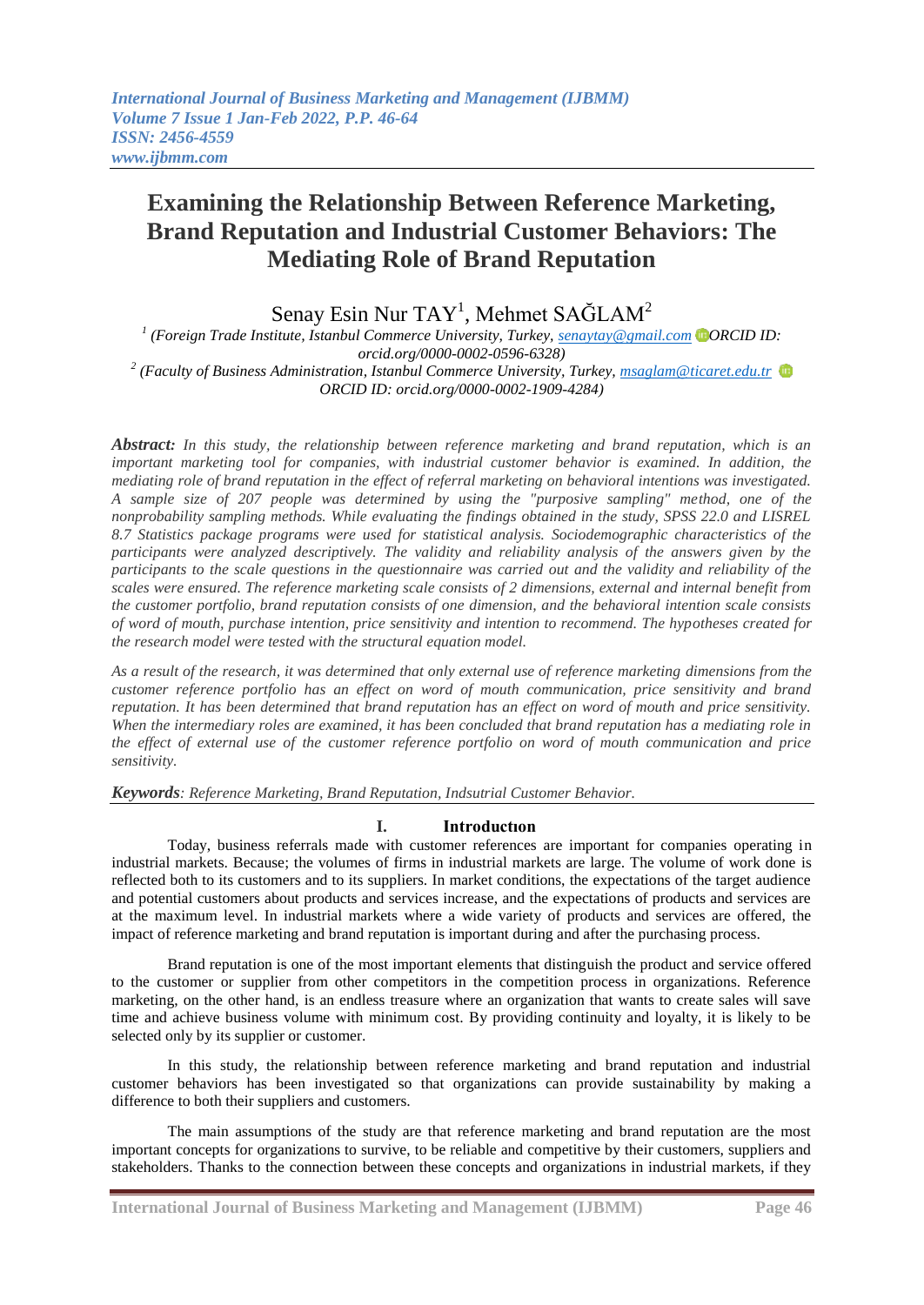want to buy a product or service without resorting to another information source, it ensures that the product or service received is reliable and as perfect as possible.

In the first part; the concept of reference marketing, in the second part, the concept of brand reputation, in the third part, the consumer behavior structure in the industrial market is examined. In the fourth chapter, the relationship between reference marketing and brand reputation, the relationship between reference marketing and purchase and post-purchase behavior, and the relationship between brand reputation and purchase and postpurchase behavior are mentioned. In the last part, the research methodology is given.

In the study, it is thought that the concept of reference marketing will make a significant contribution to the literature, since it is a new concept.

# **II. LITERATURE REVIEW**

#### **2.1. Reference Marketing Concept and Development**

Reference marketing is a marketing strategy that enables individuals or legal entities to recommend products or services offered to another person or entity in order to gain new customers through the process of creating, building and maintaining relationships. Reference marketing, also referred to as business orientation, is when a person or company recommends you to people who need your products and services and are ready to contact you. [1].

Reference marketing is one of the most effective and least known and understood marketing strategies worldwide. The concept of marketing a company's products or services by creating a reference source is known to all marketing professionals around the world. For companies, a clear, concrete, comprehensive plan to be implemented by an employer or manager to create a strong source of business direction is not put forward or focused on a narrow dimension of this concept. If you don't have enough experience in referral marketing, it would be a mistake to act without preparation. At the heart of the business referral process is getting those around you to refer you to other business owners they know. In order to do this, they must have a thorough understanding of your business; what kind of products and services do you offer, under what conditions do you offer them, how well do you do your job and in what ways are you more successful than your competitors? You need to convey this information to the people who will be your source for business direction, and you need to know very well what it is in order to transfer it effectively. [1].

Increasingly, positioning loyal customers as part of the sales and marketing team is the centerpiece of many industrial firms' marketing and sales efforts. Due to the high risk perception that potential customers face, it is one of the most important issues for companies that sell complex solutions to industrial buyers and government agencies to increase their credibility through customer references. Industrial technology product and service providers such as ABB and Eaton publish numerous customer case studies and customer success stories on their websites. Major IT firms such as Microsoft, Dell, IBM, SAP, and Sun Microsystems coordinate client referral programs created to encourage their business clients to participate in a variety of referral events, from interviewing for a client case or video reference to hosting a testimonial visit. [2].

From the resource-based perspective, customer references are part of customer-based entities. Customer references are built with customers accumulated through the relationships the firm has [2].

The processes by which firms acquire, develop and leverage customer-based marketing assets are not well understood [3] [4]. Therefore, work has been done on the basis of customer references, focusing on the identification of stocks of key customer-based assets and specific business context applications and functions.

Specifically, the following questions were asked to identify and analyze the various applications and functions of customer referral marketing, as well as to arrive at ways to leverage customer referrals as marketing assets [2] :

- What are the practices that companies use in customer referral marketing?
- What are the functions of the customer?
- How can customer testimonials be used as marketing assets?

In the marketing activities of companies, concepts such as "customer advocacy marketing", "customer proof marketing" and "customer reference marketing" are used among B2B (Business to Business) marketing practitioners to benefit from existing customers and provide customer solutions. Customer references have long played an important role, with reference visits to existing or potential customers' regions and reference lists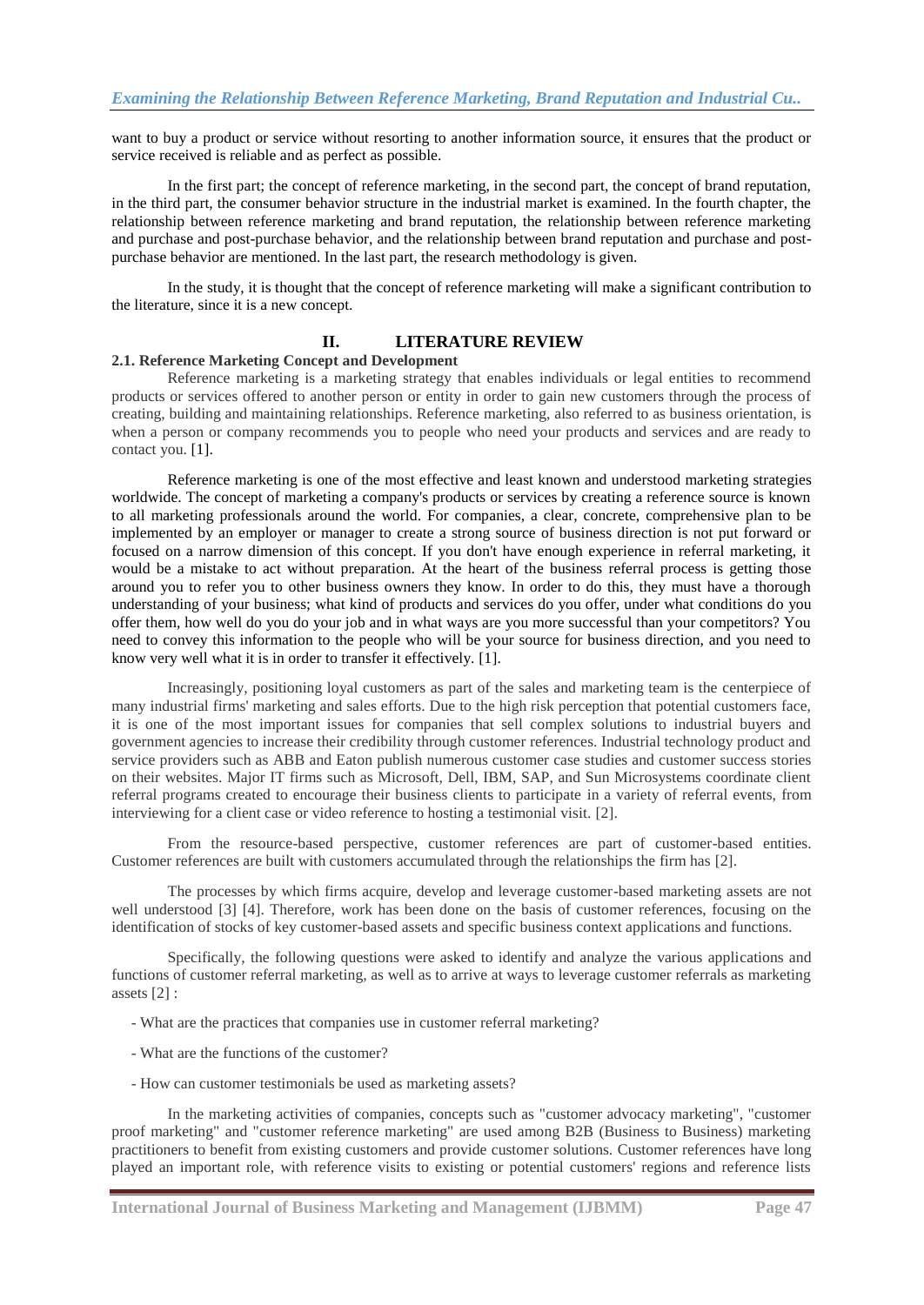added to the offer. Customer-referenced marketing practices can be categorized as external or internal. In the first case, the supplier reports references to potential buyers and other stakeholders. In the latter, it is possible to use customer references internally through various applications such as supplier, internal case studies and the use of a customer reference database [5]. Recently, with the opportunities created by modern information and communication technologies, reference marketing has been provided by showing success story videos or podcasts on companies' websites, by organizing reference searches where multiple potential customers interact with a single reference customer. As a result, customer referral marketing has become a diverse and versatile B2B marketing phenomenon that deserves academic attention. "While studies focusing specifically on customer testimonials are few in number, some authors mention their importance. [6] [7] [8] [9] [10].

While the focus is on the supplier's perspective, it is necessary to consider the evidence from the purchasing literature on the role of customer references. From a buyer's perspective, it has been argued that customer references play an important role in reducing perceived risk and uncertainty regarding purchasing status and supplier selection. [11] [12]. Industrial consumers, who have come to the purchasing decision stage, have turned to references that create trust in order to avoid negative situations in the requested product or service and to minimize uncertainties, taking into account the customer's needs.

With reference marketing, the target audience is reached at minimum cost by saving time. At the same time, awareness, efficient and wide-ranging influence, and contact with an economical and quality customer base are ensured. [1]. Whether it's a small business or a global brand, a price must be paid for advertising or public relations activities. In the effective use of reference marketing, the cost is at a minimum. The customer is generally permanent, thanks to the trust he has in the brand, his loyalty is also high. When you want to buy a product or service without resorting to any information source, the risk is greatly reduced when a product/service is used with the guidance of someone you know and trust. There is a reference you trust who has worked with that person before and is confidently recommending it to you.

# **2.2. Brand Reputation Concept**

A brand is a name, term, sign, symbol, design or combination of these designed to promote the vendor or group of vendors and/or their services and differentiate them from their competitors [13]. It is a collection of active and passive assets linked to the name and symbol of a brand that increase (or decrease) the value provided by a product or service to a firm and/or its customers. [14].

Reputation is a set of multiple personal and collective judgments about the reliability, trustworthiness, responsibility and competence of an institution or organization based on a general set of values. Reputation, which is a very important value, covers the activities, actions, expectations and reactions of an institution about its products and services, projections for the future and reflections of the past. Reputation can also be expressed as the sum of the views adopted by the corporation's shareholders, employees, target audiences, nongovernmental organizations indirectly related to the corporation, and the mass media. [15].

In today's competitive environment, it is becoming more and more important for businesses and brands to have a positive reputation with their stakeholders in order to retain their current or potential customers, open up to new markets and sustain their lives in the existing market. In addition to the tangible assets of the enterprises, intangible assets such as reputation, image and prestige are also shaped according to the communication studies with the consumer. Reputation is an intangible, that is, intangible value of an institution and is the sum of positive and negative attitudes and perceptions in the minds of consumers about that brand. It is accepted that reputation has a critical importance in the evaluation of consumers about a brand. A positive brand image can also contribute to a positive reputation. Brands with a positive reputation can be in a more advantageous position compared to their competitors in national and international markets, consumer preferences and media. At the same time, a respectable and reliable reputation increases brand value and creates loyal customers. [16].

The concept of reputation, which we can call the sum of positive and negative perceptions about an institution or brand, includes the meanings of prestige and reliability. In today's competitive environment, the understanding of managing corporate reputations is gaining importance in order to differentiate brands from their competitors, to be successful and therefore profitable, and to gain the trust and prestige of their target stakeholders. [16].

Reputation, which can be considered as intellectual property, is like a sand castle for the institutions they have tried to build over the years. Reputation is a manageable core value for companies. The importance of reputation management for corporate brands has increased over the years as an intangible asset that creates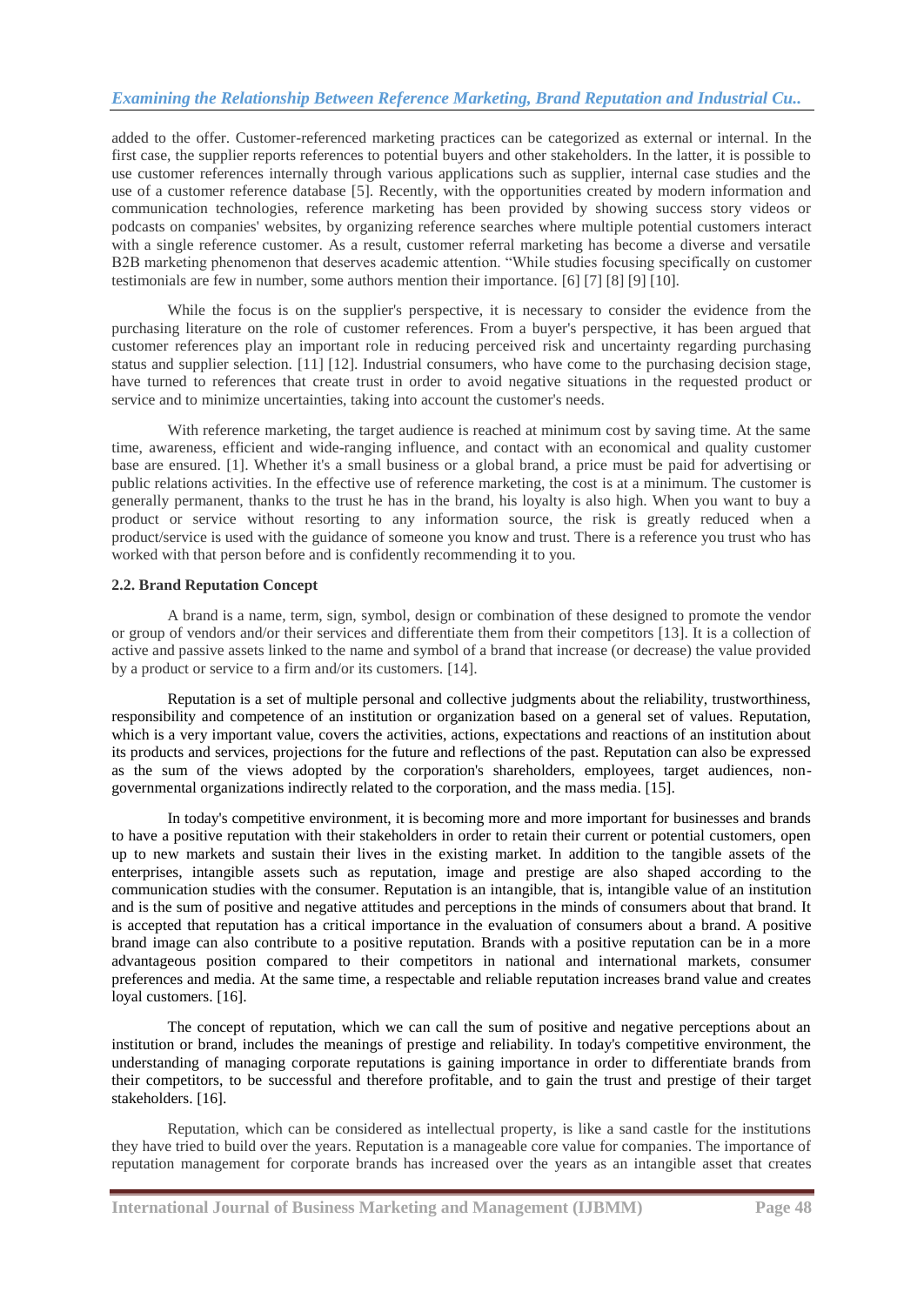positive customer perception. Weber Shandwick's chief reputation strategist, Dr. According to Leslie Gaines-Ross, media coverage of reputation has increased by 108 percent over the five-year period. [17]. Face-to-face or virtual encounters with stakeholders create positive or negative images that build the strength of reputation. It can be won in the long run, but on the contrary, it can be lost in such a short time. Therefore, it should be managed proactively by making the best use of the interactive possibilities of information and communication technologies and always taking the necessary measures in a timely manner according to the stakeholder feedback gathered in every possible way. [18].

Ronald J. Alsop claims that the social environment, quality of products and services, corporate leadership and vision, financial performance and CEO's reputation are factors that affect brand reputation as factors affecting brand reputation. [19].

According to Stewart Lewis, Director of MORI Ltd, MORI's main reputation management elements are; reputation monitoring, reputation control, corporate identity, naming and branding, elite focus groups, corporate social responsibility, multi-client surveys, website evaluation, international research, stakeholder relations analysis. [20].

#### **2.3. Consumer Behaviors in Industrial Markets**

Industrial markets are also called "business to business markets" or "organizational markets". In industrial markets, purchases are made by businesses and organizations that want to make a profit by reselling the purchased product or service or to be used in the production of another product or service. In purchases in industrial markets, the customer of the enterprise becomes another enterprise. Industrial markets consist of manufacturers, wholesalers, retailers and other institutions and organizations such as hospitals, schools, government agencies. Industrial purchasing behavior refers to the purchasing behavior of businesses that want to make a profit by reselling the purchases made by the enterprises to be used in the production of products and services. [21].

Purchasing transactions in industrial markets are quite complex and involve great risk. For this reason, purchases are made by a group, not by an individual. This group is defined as "purchasing center" [22]. The purchasing center is the group that participates in or affects the purchasing process by participating from different departments in the company. Therefore, purchasing center members are actually people working in different departments of the company. Their main task in the company is not to be a member of the purchasing center. The people who will work in the purchasing center come together by being selected from different departments according to their expertise in any purchasing project, and on the other hand, they carry out their main duties in the company. [22]. It is widely believed that the decision to make a purchase is often the task of the firm's purchasing departments. However, purchasing operations are activities that should be carried out by taking the opinions of different departments and applying to their expertise. For this reason, the purchasing department in the companies cannot make the purchasing decision alone. The purchasing department is only one of the departments that plays a role in the purchasing decision and performs the implementation of the decision. [23]. Purchasing center members and their influence vary from firm to firm. For example, for engineering firms like Bell Helicopter, the purchasing center consists almost entirely of engineers. In marketing-oriented firms such as Toyoto and IBM, marketing and engineering have almost equal authority. At consumer food companies like Clorox, product managers and other marketing decision makers dominate the purchasing centre. In smallscale manufacturers, almost anyone can become a member of the purchasing center. [24].

Industrial purchasing process; the more complex the purchasing is when evaluated in terms of size, structure, purpose and time constraints of decision makers, the more effective and valuable a strong "brand" is in reaching organizational consensus and decision. Strong brands and strong brand loyalty are a core value in industrial markets, as they free organizations from risk in collective or individual purchasing decisions. Organizations also encourage brand loyalty by encouraging their employees to choose "tried and true output" in the evaluation and rewarding system or to choose the closest similar and reputable brands. [25].

As a result of the changes in the market environment in the process of purchasing industrial products, brand management practices have gained importance due to the decrease in the importance of product-related features. Although brands are created by companies, they belong to the consumer and are adopted and purchased by the consumer. Therefore, brand management should be considered as a process that requires continuity and trust. [26]. The market performance of the institution is higher than its competitors in terms of sales, marketing and product development thanks to the high value of its brand. From a sales perspective, the first advantage emerges at the beginning of the sales process. There are brands prepared for evaluation, which the consumer, who enters the purchasing process, has determined in his mind as a result of research or based on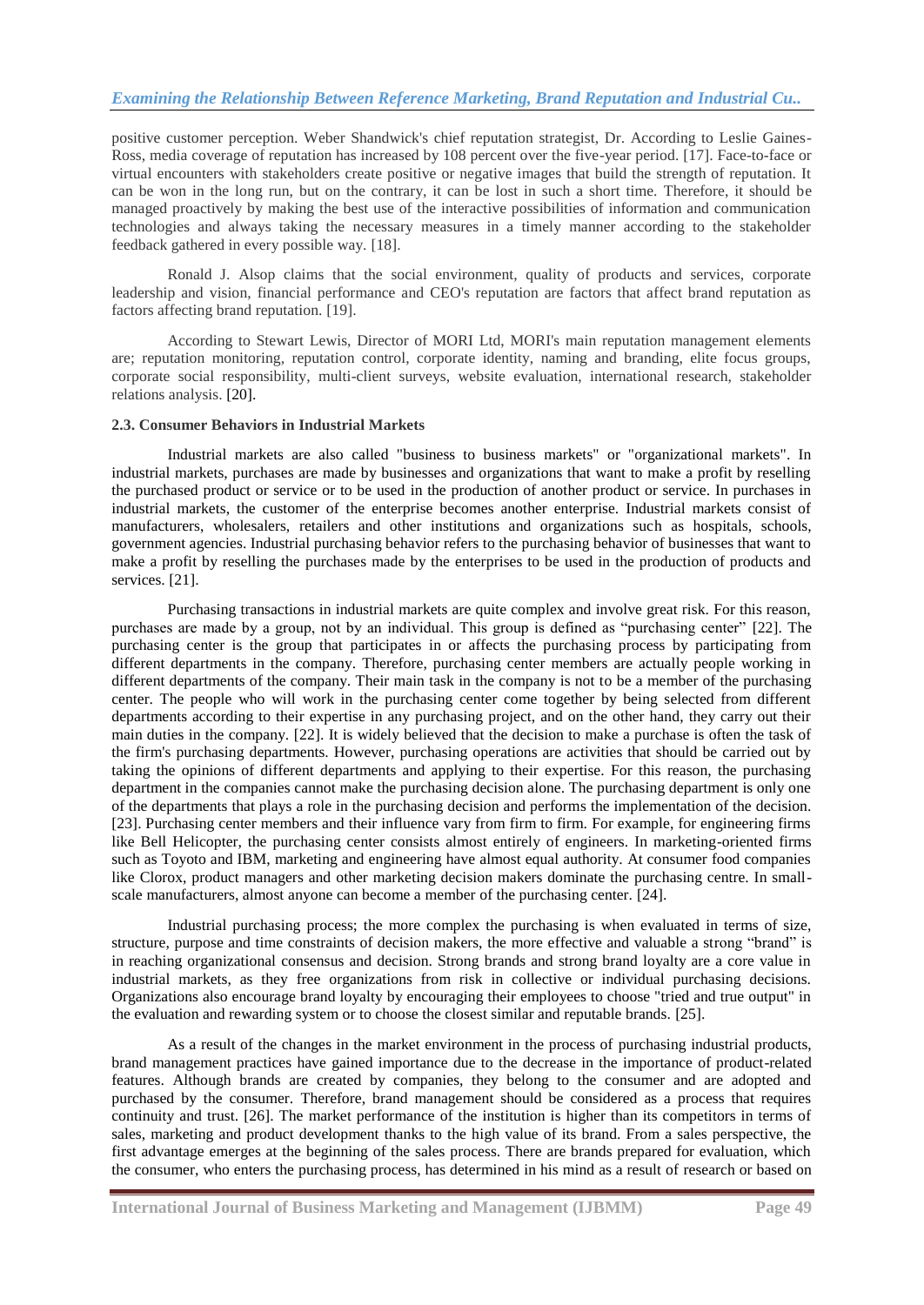his past experiences. Being at the forefront or even at the forefront in this list is determined by more than one equation. Especially considering that it is very difficult and costly to acquire new customers today, it is of great importance to bring existing customers into permanent or in other words loyal customers. [27].

# **III. HYPOTHESES AND RESEARCH MODEL 3.1. The Relationship Between Reference Marketing and Brand Reputation**

In today's market conditions, customers' expectations about products and services are increasing. In order not to take risks in the product or service that any supplier or customer will buy or offer to the customer or supplier, from the reference groups that receive positive feedback; when he/she experiences it himself/herself, he/she is likely to direct a product or service to potential reference groups. In reference marketing relationship with brand reputation, quality customers and business partners can be found, as well as suppliers and customers can purchase products/services in a secure area. Apart from providing financial security for company owners, it also provides access to other suppliers or customers as a network. Brands that are referred to as references and recommended to other businesses are likely to increase in reputation over time with industrial customers.

# **3.2. The Relationship Between Reference Marketing and Purchasing and Post-Purchase Behavior**

If there is strong brand awareness in the product and service purchasing process of customers in industrial markets, it greatly affects the decision-making process in purchasing centers. Thanks to the product or service reference marketing that has not been purchased yet, it saves the organizations from the risk of the products or services they will purchase. In the purchasing process, by purchasing the right product/service, not only customer satisfaction is achieved with safe financial activity, but also time is gained.

Reference groups are indeed important as both a source of information and a factor that influences the consumer decision process and helps consumers decide for or against the brand. [28]. Depending on the benefit obtained from the product/service after the purchase, continuity in behavior is ensured and loyalty is formed. Reference is a phenomenon that creates trust in shaping behavior in the purchasing process and increases loyalty.

# **3.3. The Relationship between Brand Reputation and Purchasing and Post-Purchase Behavior**

Strong brand reputation and strong brand loyalty is a fundamental value in industrial markets, as it frees organizations from risk in collective or individual product/service purchasing decisions. Organizations also encourage brand loyalty by encouraging their employees to choose the "tried and true output" in the evaluation and rewarding system or to choose the closest similar and reputable brands.

Brands with high brand reputation are preferred more by customers both in the consumer market and in the industrial market. In other words, high brand equity leads to high behavioral intention formations. In this process, as a result of the brands referenced among the businesses, it is likely that the brands that are shown to have high brand reputation or that contribute to the perception of high brand reputation are likely to come to the fore more in the purchasing process and in the next process.

# **IV. METHODOLOGY**

# **4.1. Purpose and Importance of the Research**

The aim of this study is to;

- 1. The impact of reference marketing on brand reputation,
- 2. The impact of reference marketing on industrial customer behavioral intentions,
- 3. The impact of brand reputation on industrial customer behavioral intentions,

4. Examining the mediating effect of brand reputation on the impact of reference marketing on industrial customer behavioral intentions.

It is thought that the study prepared for this purpose is important in terms of showing how reference marketing and brand reputation will contribute to organizations that want to gain a competitive advantage in industrial markets, and which points should be paid attention to.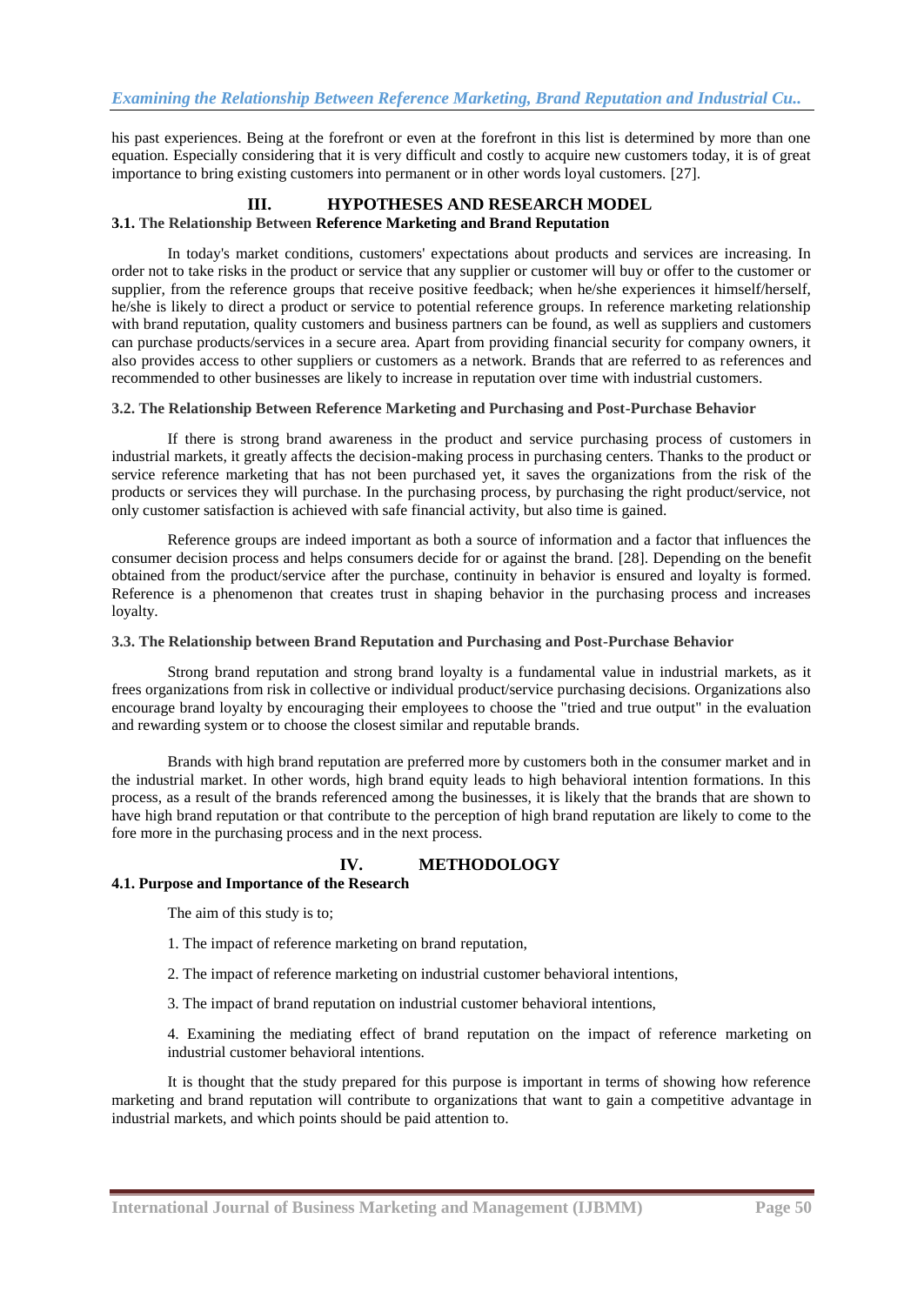#### **4.2. Sampling Process and Constraints**

The research population consists of senior managers working in Turkey and a sample size of 207 people was reached with the purposive/judicial sampling method in line with the units reached through the employers.

In the study, one of the purposive sampling methods can be used if it is desired to create a sample of units with certain characteristics. These methods are; they are purposive sampling methods such as maximum variation sampling, homogeneous group sampling and outlier sampling. In this case, the sampling of the study was selected according to the maximum diversity method. In this method, it is aimed to create an example with different values that the variable of interest can take. [29]. In this study, a sample size of 207 people was formed from the people who are in the positions of company owner, purchasing manager and manager in the supplier companies.

The results of this research were interpreted within the scope of 207 participants included in the data collection process. Therefore, it should not be interpreted in general. The limitations of the research are; Due to the corona virus, the survey process cannot be carried out face-to-face, and the time constraint is that the research is carried out within a certain time frame.

#### **4.3. Data Collection Process**

An online questionnaire was prepared as a data collection tool. Questionnaire; It consists of a total of 4 sections: questions about sociodemographic characteristics, reference marketing items, brand reputation items and behavioral intention items. Attention was paid to the fact that the participants who answered the questionnaire were white-collar employees working in corporate companies. The scales used in the survey are likert-type scales and are scored with a 5-point scale. From [30] Terho and Jalkala (2017) to measure referral marketing,  $[31]$  Verčič and Ćorić (2018) to measure brand reputation, and finally  $[32]$  Zeithaml et al.'s (1996) study to measure behavioral intent. has been used. In the evaluation of the scales, Likert type evaluation was used as  $1 =$  Strongly disagree,  $2 =$  disagree,  $3 =$  neutral,  $4 =$  agree,  $5 =$  Strongly agree.

#### **4.4. Research Model and Hypotheses**





H1: External use of the customer reference portfolio has an impact on word of mouth (a), purchase intention (b), price sensitivity (c), and intent to complain (d).

H2: Internal use of the customer reference portfolio has an impact on word of mouth (a), purchase intention (b), price sensitivity (c), and intent to complain (d).

H3: Externally utilizing the customer reference portfolio has an impact on brand reputation.

H4: Internally utilizing the customer reference portfolio has an impact on brand reputation.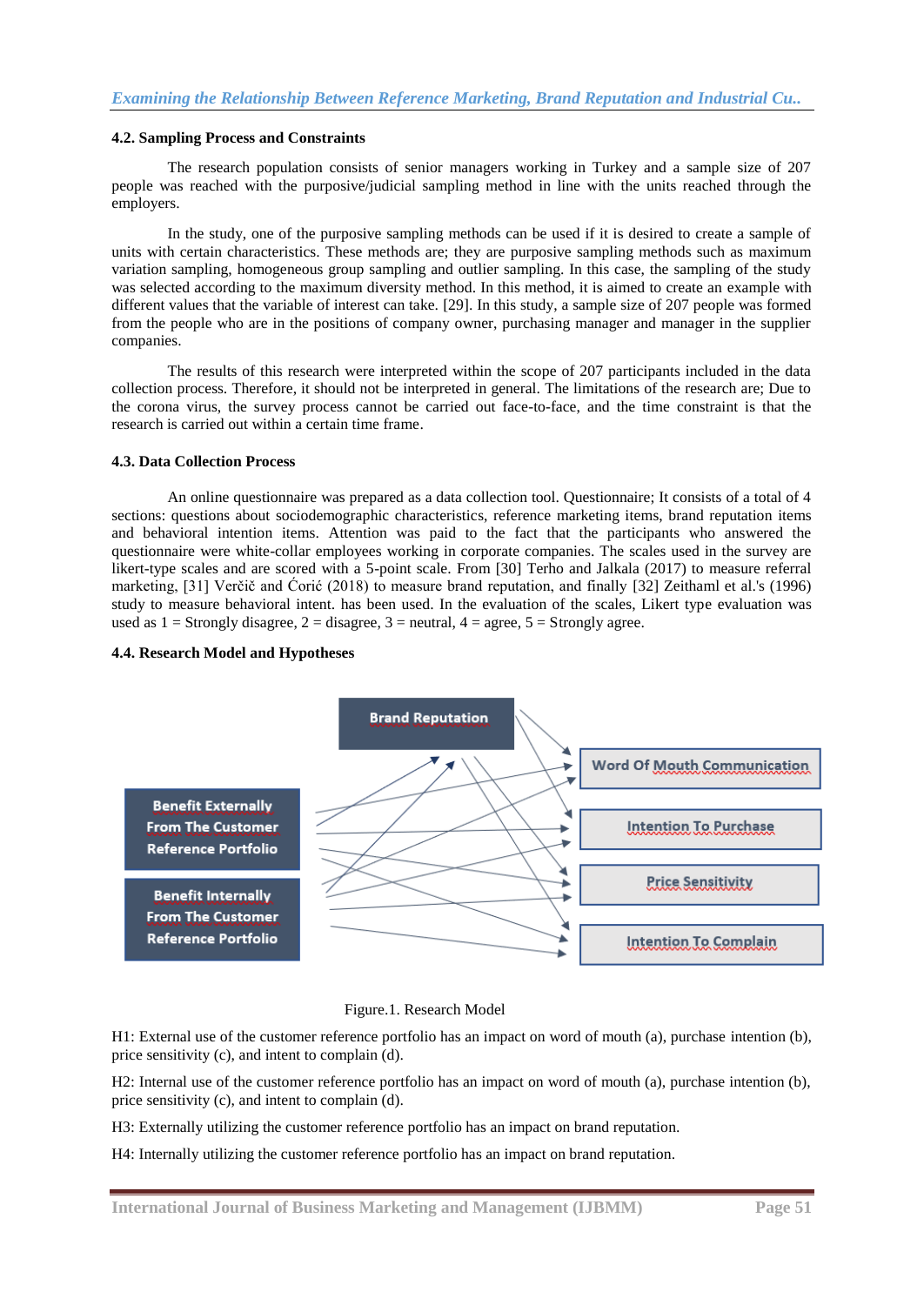H5: Customer brand reputation has an impact on word of mouth (a), purchase intention (b), price sensitivity (c), and intention to complain (d).

H6: Brand reputation has a mediating role in the effect of external use of customer reference portfolio on word of mouth (a), purchase intention (b), price sensitivity (c) and intention to complain (d).

H7: Brand reputation has a mediating role in the effect of internal use of customer reference portfolio on word of mouth (a), purchase intention (b), price sensitivity (c) and intention to complain (d).

# **4.5. Analysis of Data**

 While evaluating the findings obtained in the study, SPSS 22.0 and LISREL 8.7 Statistics package programs were used for statistical analysis. Sociodemographic characteristics of the participants were analyzed descriptively. Validity and reliability analyzes were conducted regarding the answers given by the participants to the scale questions in the questionnaire. In the study conducted with a sample of 207 people, the validity and reliability of the scales were ensured. After the validity and reliability of the scales were ensured, the hypotheses of our model determined by the structural equation model were tested. The normality test of the scales was tested with the univariate normality test (Shapiro Wilk) and multivariate normality test (Henze Zirlkler) methods on the data. According to the results of the normality test, analyzes were obtained by using non-parametric tests and methods to compare the variables that did not show normal distribution. The results were evaluated at 95%, 99% confidence intervals,  $p<0.05$ ,  $p<0.01$  significance level.

| <b>Variables</b>              |                             | Frequency       | $\frac{0}{0}$ |
|-------------------------------|-----------------------------|-----------------|---------------|
| Gender                        | Woman                       | 56              | 27,05         |
|                               | Men                         | 151             | 72,95         |
|                               | Total                       | 207             | 100,00        |
| Age                           | 21-30                       | 34              | 16,43         |
|                               | $31 - 40$                   | 107             | 51,69         |
|                               | $41 - 50$                   | 44              | 21,26         |
|                               | 51-59                       | $\overline{18}$ | 8,70          |
|                               | 60 and above                | $\overline{4}$  | 1,93          |
|                               | Total                       | 207             | 100,00        |
|                               | Total work Less Than 1 Year | $\overline{2}$  | 0,97          |
| experience                    | 1-5 Years                   | $\overline{18}$ | 8,70          |
|                               | 5-10 Years                  | 40              | 19,32         |
|                               | $10-15$ Years               | 58              | 28,02         |
|                               | 15 Years and Above          | 89              | 43,00         |
|                               | Total                       | 207             | 100,00        |
| Working                       | Less Than 1 Year            | 20              | 9,66          |
| time in the $\vert$ 1-5 Years |                             | 51              | 24,64         |
| institution                   | 5-10 Years                  | 57              | 27,54         |
|                               | 10-15 Years                 | $\overline{34}$ | 16,43         |
|                               | 15 Years and Above          | 45              | 21,74         |
|                               | Total                       | 207             | 100,00        |
| What<br>is                    | Industry                    | $\overline{55}$ | 26,96         |
| your                          | Trade                       | 48              | 23,53         |
| business                      | Service                     | 79              | 38,73         |
| field<br>$\circ$ f            | Trade + Service             | 14              | 6,86          |
| activity?                     | Industry + Trade + Service  | 8               | 3,92          |
|                               | Total                       | 204             | 100,00        |

**Table1. Frequency Analysis Results of the Participants' Sociodemographic Characteristics**

When the variables related to the sociodemographic characteristics of the participants in Table 1 are examined, gender; 27.5% female, 72.95% male. Age; 16.43% between the ages of 21-30, 51.69% between the ages of 31-40, 21.26% between the ages of 41-50, 8.70% between the ages of 51-59, 1.93% between the ages of 60 and above. Total work experience; 0.97% less than 1 year, 8.70% 1-5 years, 19.32% 5-10 years, 28.02% 10-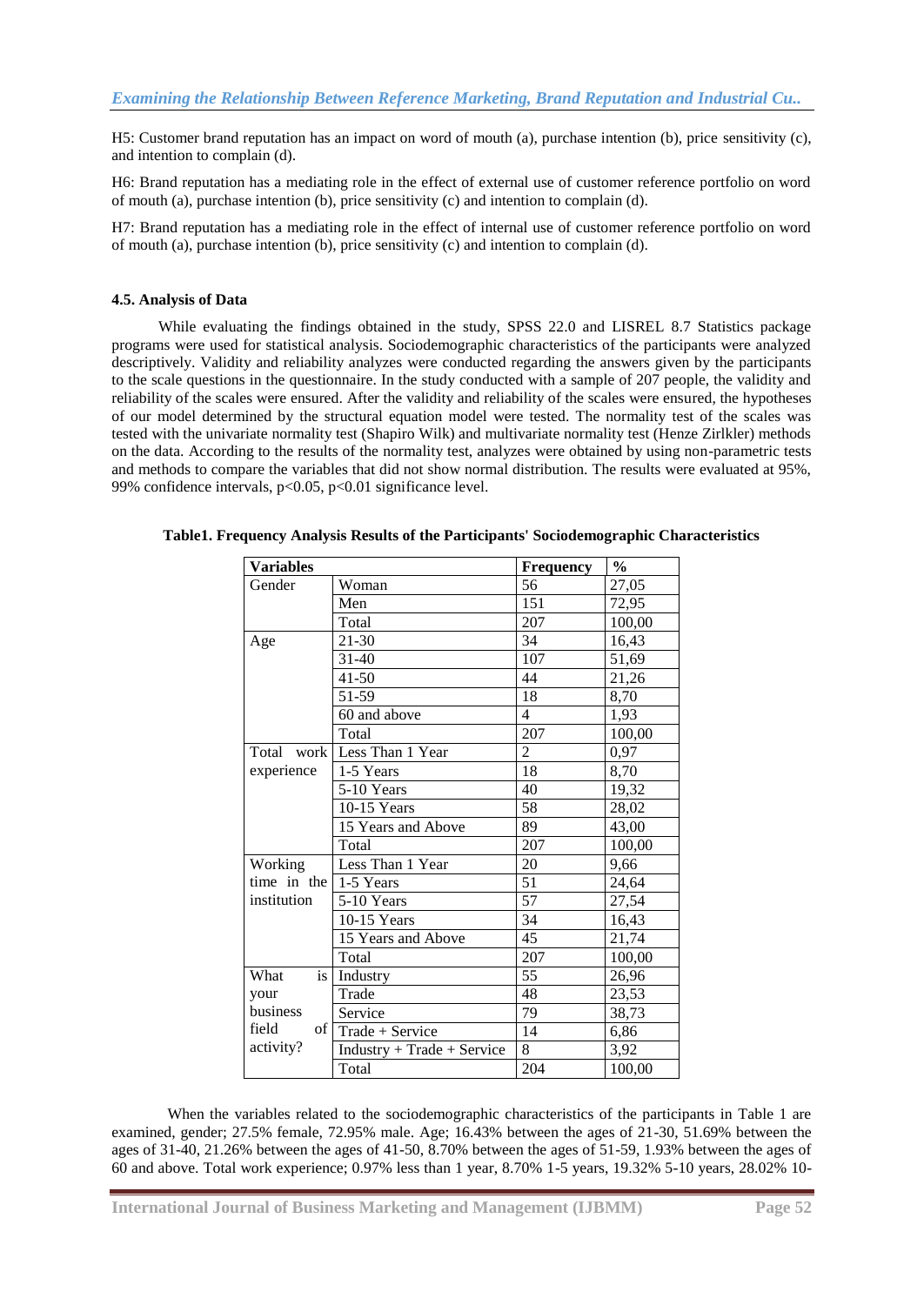15 years, 43.00% 15 years and above. Working time in the institution; It was determined as 9.66% less than 1 year, 24.64% between 1-5 years, 27.54% between 5-10 years, 16.43% between 10-15 years and 21.74% between 15 years and above. The field of business activity; 26.96% industry, 23.53% commerce, 38.73% service, 6.86% trade and service, 3.92% industry, trade and service.

For the normal distribution, each of the variables used in the model was tested with the Shapiro-Wilk normality test and it was determined that the data were not suitable for the normal distribution by the Henze-Zirkler multiple normality test  $(p<0.01)$ . [33] According to Bandalos(2014), it has been suggested that Robust Maximum Likelihood can be used over data that is not normally distributed. Therefore, models were estimated using the "Robust Maximum Likelihood" method for Confirmatory Factor Analysis and Structural Equation Model analysis.

# **4.6. Exploratory Factor Analysis**

In scientific research, the validity of the scales is tested by factor analysis. In factor analysis, p related variables come together, and it is aimed to find unrelated and conceptually significant variables. Factor analysis helps to understand the relationships between concepts more easily by revealing the basic structure of the relationships belonging to the data with more than one variable that has a relationship between them. The variables found are called factors and dimensions. [34] Bartlett sphericity and Kaiser Mayer Olkin (KMO) tests are used to evaluate the suitability of factor analysis. The null hypothesis of the Bartlett sphericity test is expressed as a unit matrix, in other words, "there is no relationship between the variables". Rejecting the null hypothesis indicates that there is a high correlation between the variables and thus the data set is suitable for factor analysis [35] [36]. KMO test; It is one of the indexes that compares the observed correlations with the partial correlation coefficients. The higher this ratio, the better it provides for factor analysis. KMO rate; Above 0.90 is stated as "excellent", 0.80 "very good", 0.70 "good", 0.60 "moderate" and below 0.60 as unacceptable[37] [38]. As a result of factor analysis, correlations between the original variable and its factor are seen in the matrix. In the ideal transformed factor matrix, each variable should have a significant relationship with a single factor. In practice, the factor weight for the number of data (observations) should be 0.30 and above. Values of 0.50 and above are considered to be quite good [36]. In addition, the adequacy of the variance rate varying between 40% and 60% in the analyzes is accepted [39]. Factor analysis was performed according to KMO Sample Adequacy Measure and Bartlett sphericity test. "Principal Axing Factoring" was used as an estimation in the Factor Analysis, the "Promax" rotation method was used due to the correlation between the factors, and the "Varimax" rotation method was used due to the lack of correlation between the factors.

| <b>Items</b>   | <b>Sub-Dimensions</b>                         | <b>Self Values</b>        | <b>Explanation</b><br><b>Rates</b> |          |
|----------------|-----------------------------------------------|---------------------------|------------------------------------|----------|
|                |                                               |                           |                                    |          |
|                | Benefit Externally                            | <b>Benefit Internally</b> |                                    |          |
| BECRF_1        | 0,727                                         |                           |                                    |          |
| BECRF 2        | 0,750                                         |                           |                                    | %30,058  |
| BECRF 3        | 0,745                                         |                           | 3,607                              |          |
| BECRF_4        | 0,703                                         |                           |                                    |          |
| BECRF 5        | 0,628                                         |                           |                                    |          |
| BECRF 6        | 0,672                                         |                           |                                    |          |
| BICRF 1        |                                               | 0,507                     |                                    |          |
| BICRF_2        |                                               | 0,605                     |                                    |          |
| <b>BICRF 3</b> |                                               | 0,567                     |                                    |          |
| BICRF_4        |                                               | 0,702                     | 3,199                              | %26,658  |
| BICRF_5        |                                               | 0,789                     |                                    |          |
| BICRF 6        |                                               | 0,768                     |                                    |          |
| Total          |                                               |                           |                                    | %56,716  |
|                | <b>Kaiser-Meyer-Olkin Scale Validity</b>      |                           |                                    | 0,911    |
|                | <b>Bartlett Test of Sphericity Chi-square</b> |                           |                                    | 1516,215 |
| sd             |                                               |                           |                                    | 66       |
| p value        |                                               |                           |                                    | 0,000    |

**Table 2. Exploratory Factor Analysis Results for the Reference Marketing Scale**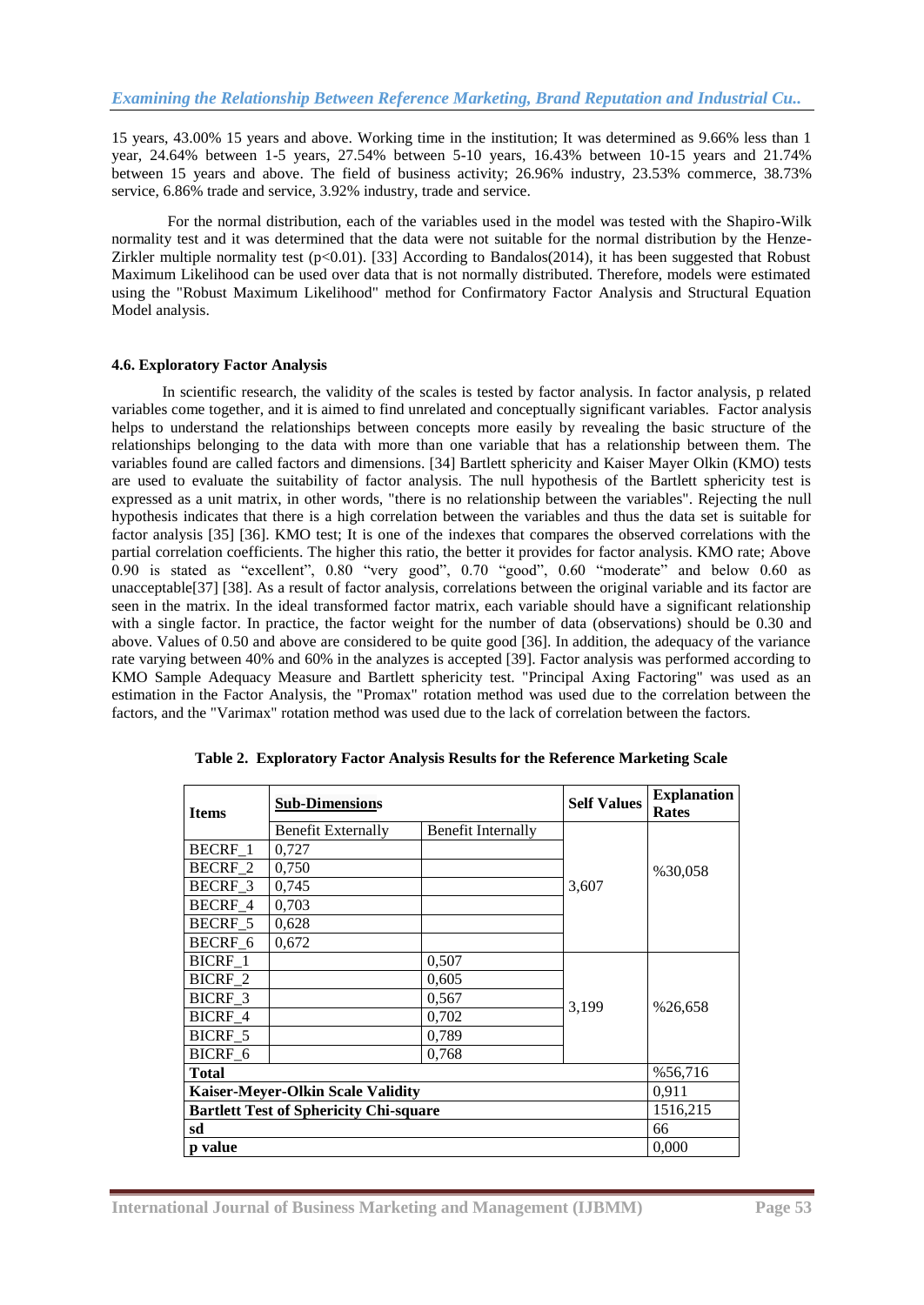According to the results in Table 2; The reference marketing scale consists of 12 different expressions and 2 sub-dimensions. Factor analysis was carried out on the dimensions of "external benefit" and "internal use" regarding the expressions. As a result of the analysis, the KMO value was found to be 0.911 and according to the Bartlett Sphericity Test result, it was obtained as  $=1516,215$  (p $< 0.000$ ). According to these values, it was determined that the variables were suitable for factor analysis. The total variance explanation rate of the 2 factors was obtained as 56.716%, showing that the 2 factors determined in the analysis together explained a significant part of the total variance in the items and the variance related to the scale. In addition, eigenvalues are expected to be above 1 in factor analysis. It is seen that the eigenvalues obtained over each factor are above 1, it can be said that these values ensure the validity of the scale over 2 factors.

| <b>Items</b>                                  | <b>Dimensions</b> | <b>Self Values</b> | <b>Explanation</b><br><b>Rates</b> |  |  |
|-----------------------------------------------|-------------------|--------------------|------------------------------------|--|--|
| BR 2                                          | 0.613             |                    |                                    |  |  |
| BR <sub>3</sub>                               | 0,737             |                    |                                    |  |  |
| <b>BR</b> 4                                   | 0,681             |                    |                                    |  |  |
| <b>BR</b> 5                                   | 0,729             |                    |                                    |  |  |
| <b>BR</b><br>6                                | 0,645             |                    |                                    |  |  |
| BR 7                                          | 0,762             |                    |                                    |  |  |
| <b>BR</b><br>8                                | 0,701             |                    | %52,432                            |  |  |
| BR<br>9                                       | 0,753             | 7,340              |                                    |  |  |
| <b>BR</b><br>10                               | 0,704             |                    |                                    |  |  |
| BR<br>11                                      | 0,731             |                    |                                    |  |  |
| <b>BR</b> 12                                  | 0,774             |                    |                                    |  |  |
| BR 13                                         | 0,735             |                    |                                    |  |  |
| BR 14                                         | 0,795             |                    |                                    |  |  |
| BR 15                                         | 0,754             |                    |                                    |  |  |
| <b>Total</b>                                  |                   |                    | 52,432                             |  |  |
| <b>Kaiser-Meyer-Olkin Scale Validity</b>      | 0,925             |                    |                                    |  |  |
| <b>Bartlett Test of Sphericity Chi-square</b> | 1999,616          |                    |                                    |  |  |
| sd                                            | 91                |                    |                                    |  |  |
| p value                                       |                   |                    | 0,000                              |  |  |

| Table 3. Exploratory Factor Analysis Results Regarding the Brand Reputation Scale |  |  |  |
|-----------------------------------------------------------------------------------|--|--|--|
|                                                                                   |  |  |  |

 According to the results in Table 3; The brand scale consists of 15 different expressions and one dimension. Factor analysis was performed twice on the brand reputation dimension of the expressions. As a result of the first factor analysis, the statement "BR\_1" with a factor weight below 0.30 was excluded from the study. After removing the relevant item, the remaining 14-item brand reputation scale was examined in a single factor, the KMO value was found to be 0.925 as a result of the analyzes and it was obtained as =1999,616 (p<0.000) according to the Bartlett Sphericity Test. found to be suitable for the analysis. The ratio of explaining the total variance of a single factor was obtained as 52.432%, showing that the single factor determined in the analysis together explains a significant part of the total variance in the items and the variance related to the scale. In addition, eigenvalues are expected to be above 1 in factor analysis. It is seen that the eigenvalues obtained from each factor are above 1, it can be said that these values ensure the validity of the scale over a single factor.

|  |  |  |  |  |  |  | Table 4. Exploratory Factor Analysis Results on the Behavioral Intention Scale |
|--|--|--|--|--|--|--|--------------------------------------------------------------------------------|
|--|--|--|--|--|--|--|--------------------------------------------------------------------------------|

|         | <b>Sub-Dimensions</b> |                                                                         |       |       | <b>Self Values Explanation</b> |
|---------|-----------------------|-------------------------------------------------------------------------|-------|-------|--------------------------------|
|         |                       | Intention to Complain   Word of Mouth Communication   Price Sensitivity |       |       | <b>Rates</b>                   |
| WoM 1   |                       | 0,839                                                                   |       |       |                                |
| $WoM_2$ |                       | 0,908                                                                   |       | 2,096 | %23,285                        |
| $WoM_3$ |                       | 0,626                                                                   |       |       |                                |
| $PS_2$  |                       |                                                                         | 0,600 | 2.090 |                                |
| $PS_3$  |                       |                                                                         | 0,730 |       | %23,218                        |
| $ItC_1$ | 0.673                 |                                                                         |       | 1.082 | %12,020                        |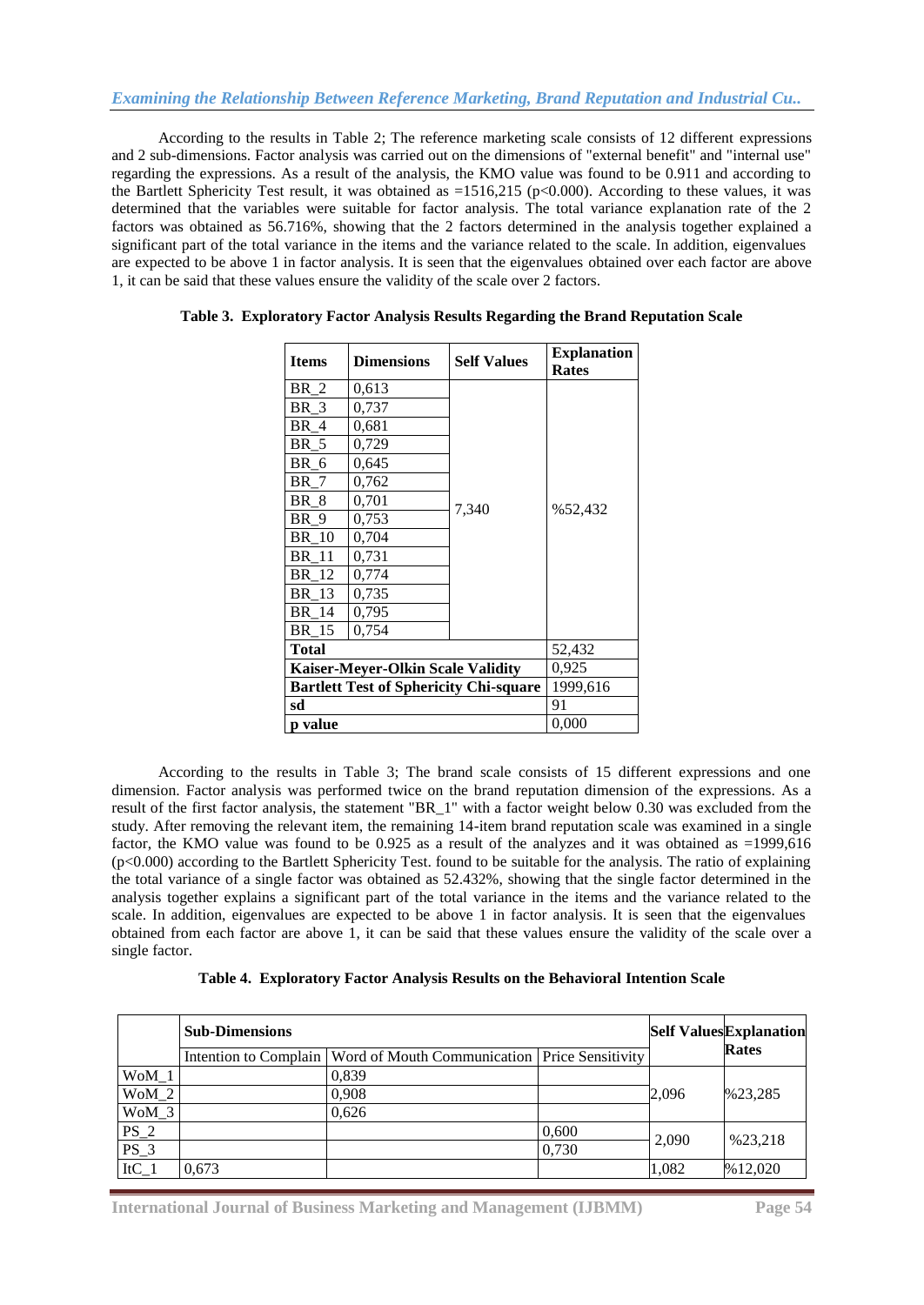| $ItC_2$      | 0.897                                         |  |  |  |         |  |  |  |
|--------------|-----------------------------------------------|--|--|--|---------|--|--|--|
| $ItC_3$      | 0.815                                         |  |  |  |         |  |  |  |
| $ItC_4$      | 0.370                                         |  |  |  |         |  |  |  |
| <b>Total</b> | %58,523                                       |  |  |  |         |  |  |  |
|              | <b>Kaiser-Meyer-Olkin Scale Validity</b>      |  |  |  | 0.734   |  |  |  |
|              | <b>Bartlett Test of Sphericity Chi-square</b> |  |  |  | 724.214 |  |  |  |
| 36<br>sd     |                                               |  |  |  |         |  |  |  |
| p value      |                                               |  |  |  | 0.000   |  |  |  |

 According to the results in Table 4; The behavioral intention scale consists of 13 different expressions and 4 sub-dimensions. Factor analysis was conducted on the dimensions of "word of mouth", "purchase intention", "price sensitivity" and "intention to complain". Factor analysis was performed twice over the dimensions of the expressions. As a result of the first factor analysis, "ItP\_1", "ItP\_2", "ItP\_3", "PS\_1" statements with factor weights below 0.30 were excluded from the study. Therefore, the purchase intention dimension was excluded from the study. After removing the relevant items, the remaining 9-item behavioral intention scale was examined in 3 factors, and the KMO value was found to be 0.734 as a result of the analyzes and it was obtained as  $=724.214$  (p $< 0.000$ ) according to the Bartlett Test of Sphericity. has been determined. The total variance explanation rate of the 3 factors was obtained as 58.523%, showing that the 3 factors determined in the analysis together explained a significant part of the total variance in the items and the variance related to the scale. In addition, eigenvalues are expected to be above 1 in factor analysis. It is seen that the eigenvalues obtained from each factor are above 1, it can be said that these values ensure the validity of the scale over a single factor.

# **4.7. Confirmatory Factor Analysis**

Explanatory Factor Analysis (EFA) is a technique used to determine how many sub-titles the variables in a measurement tool can be grouped under and what kind of relationship there is between them. With EFA, it is expected that the variables in the data set will be collected in a certain factor or subgroup. Thus, the number of variables in the data set is reduced and it is possible to compare the theoretically obtained structure. CFA, on the other hand, is based on testing a model or structure previously determined by EFA during the scale development and adaptation process, or examining the validity of the model [40]. In CFA, first of all, the relations between the variables are tested for hypothesis and it is aimed to verify these relations. At this stage, the relations between the variables and the factors in line with the hypotheses established in the analysis are examined. Therefore, the researcher has to have information about the structure of the variables defined in the model before the analysis. Thus, the model has a strong theoretical or empirical foundation [41].

Latent variables in CFA can be endogenous or exogenous. While the exogenous variable is not affected by other latent variables in the model, the endogenous variables can be affected by other latent variables in the model. In this regard, exogenous variables correspond to the independent variable, while endogenous variables represent the dependent variable [42] [43].

| Sub-<br><b>Dimensions</b> | <b>Items</b>   | <b>Standardized</b><br>B | <b>Standard</b><br>Error | t     | p         | ${\bf R}^2$ | <b>AVE</b> | CR    | Cronbach<br>'s Alpha |
|---------------------------|----------------|--------------------------|--------------------------|-------|-----------|-------------|------------|-------|----------------------|
|                           | BECRF_1        | 0,82                     | 0.064                    | 16,81 | $0.000**$ | 0,68        |            |       | 0,899                |
|                           | <b>BECRF 2</b> | 0,85                     | 0,086                    | 16,03 | $0.000**$ | 0,72        |            |       |                      |
| Benefit                   | BECRF 3        | 0,85                     | 0,11                     | 19,10 | $0.000**$ | 0,72        |            |       |                      |
| Externally                | BECRF 4        | 0,83                     | 0.094                    | 17.73 | $0.000**$ | 0,68        | 0,675      | 0,926 |                      |
|                           | BECRF_5        | 0,77                     | 0,096                    | 14,64 | $0.000**$ | 0,60        |            |       |                      |
|                           | BECRF 6        | 0,81                     | 0,15                     | 15,03 | $0.000**$ | 0,66        |            |       |                      |
|                           | BICRF 1        | 0,68                     | 0,11                     | 10.30 | $0.000**$ | 0,46        |            |       |                      |
| Benefit<br>Internally     | BICRF_2        | 0,76                     | 0,12                     | 12,67 | $0.000**$ | 0,57        |            |       |                      |
|                           | BICRF 3        | 0,73                     | 0,14                     | 14,24 | $0.000**$ | 0,54        | 0,619      | 0.906 | 0,878                |
|                           | BICRF 4        | 0,77                     | 0.087                    | 15,07 | $0.000**$ | 0,59        |            |       |                      |

**Table 5. Confirmatory Factor Analysis Results for the Reference Marketing Scale**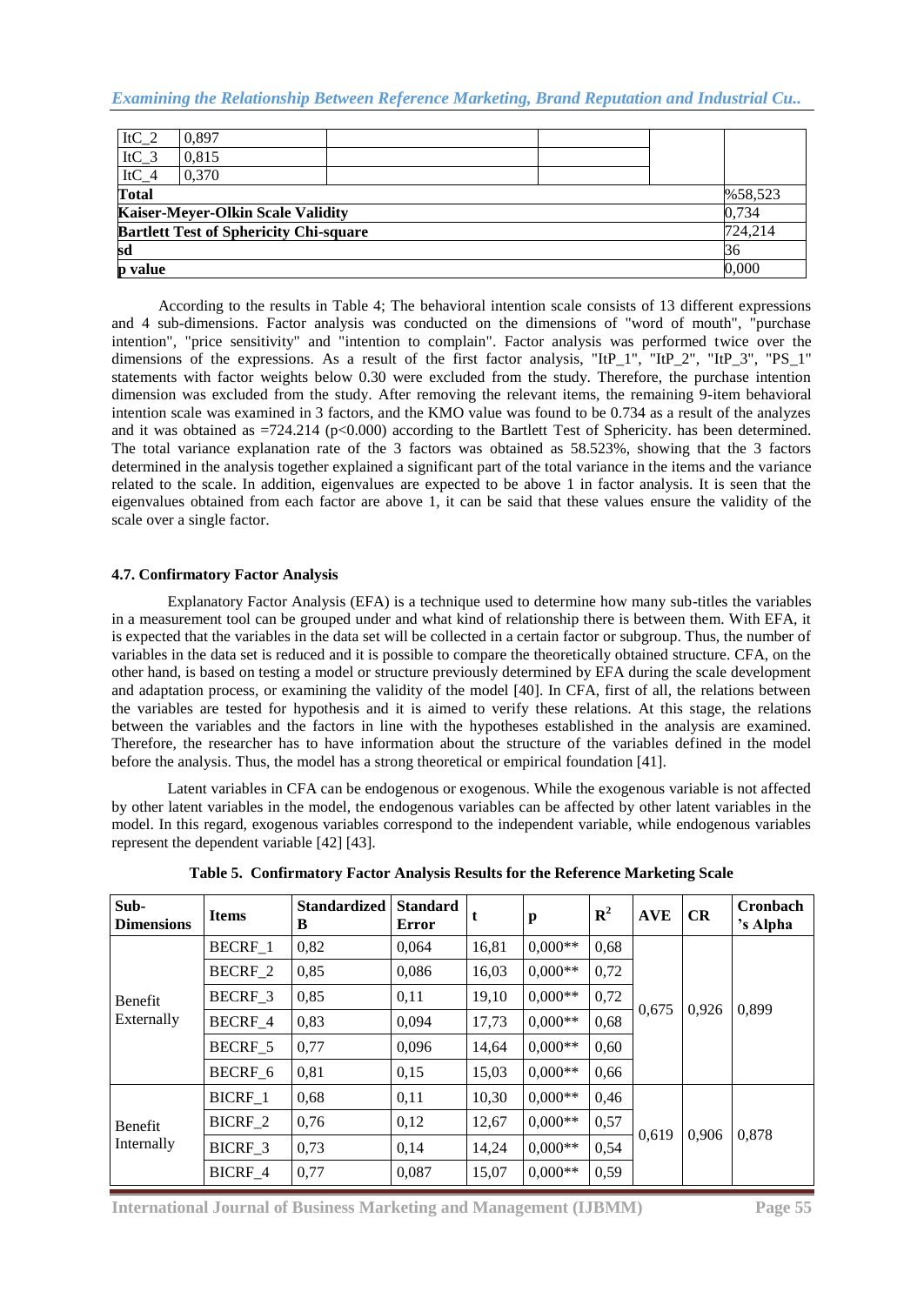| <b>BICRF</b><br>_                             | 0.88 | 0.047 | $\mathcal{L}$<br>29,27 | $0,000**$ | 0,77 |
|-----------------------------------------------|------|-------|------------------------|-----------|------|
| <b>BICRF</b><br>O<br>$\overline{\phantom{0}}$ | 0,88 | 0,055 | 29,04                  | $0,000**$ | 0,78 |

When the values in Table 5 are examined; For the reference marketing scale, confirmatory factor analysis, discriminant validity analysis, Cronbach's alpha and composite reliability analysis values are shown. The reference marketing scale standardized coefficient values are between (0.68-0.88) values, and it can be said that all items are significant (p<0.01). The Cronbach's alpha value of the whole scale was obtained as 0.924, and in this case, it was examined that the consistency of the answers given to the reference marketing scale was generally high. Since the External Utilization sub-dimension is  $AVE(0.675) \ge 0.50$ , it can be said that the model provides convergent validity sufficiently. According to the reliability results, it can be said that it is highly reliable due to its  $CR(0.926) \ge 0.70$ , and Cronbach's Apha $(0.899) \ge 0.80$ . Since the internal utilization subdimension is  $AVE(0.619) \ge 0.50$ , it can be said that the model provides convergent validity sufficiently. According to the reliability results, it can be said that it is highly reliable due to its CR(0.906)  $\geq$ 0.70, and Cronbach's Apha $(0.878) \ge 0.80$ .

According to the DFA model test results regarding the reference marketing scale; Fit index values of the Model in CFA; GFI(0.78) values have poor fit, while Chi-square/df(cmin/df)(1.86)), CFI(0.99), NNFI(0.99), NFI(0.98), RMR (0.057), RMSEA(0.065) values are acceptable and it can be said that the CFA model is valid because it is within the limits of good fit [42] [44] [45].

| <b>Dimensions</b> | <b>Items</b> | <b>Standardized</b><br>B | <b>Standard</b><br>Error | t     | p         | ${\bf R}^2$ | <b>AVE</b> | CR    | Cronbac<br>h's Alpha |
|-------------------|--------------|--------------------------|--------------------------|-------|-----------|-------------|------------|-------|----------------------|
|                   | BR 2         | 0,65                     | 0.11                     | 10,59 | $0.000**$ | 0,42        |            |       |                      |
|                   | BR 3         | 0,80                     | 0,076                    | 18,33 | $0.000**$ | 0,63        |            |       | 0,938                |
|                   | BR 4         | 0,74                     | 0,12                     | 15,15 | $0.000**$ | 0,55        |            | 0,956 |                      |
|                   | $BR_5$       | 0,78                     | 0.075                    | 16,09 | $0.000**$ | 0.61        |            |       |                      |
|                   | $BR_6$       | 0,70                     | 0,095                    | 13,40 | $0.000**$ | 0,49        |            |       |                      |
|                   | <b>BR</b> 7  | 0,80                     | 0,076                    | 19,21 | $0,000**$ | 0,64        |            |       |                      |
| <b>Brand</b>      | BR 8         | 0,74                     | 0,071                    | 15,97 | $0.000**$ | 0,54        | 0,612      |       |                      |
| Reputation        | BR 9         | 0.79                     | 0.089                    | 18,74 | $0.000**$ | 0,63        |            |       |                      |
|                   | BR 10        | 0,76                     | 0,063                    | 19,66 | $0.000**$ | 0,58        |            |       |                      |
|                   | BR 11        | 0,81                     | 0.18                     | 17,28 | $0.000**$ | 0,66        |            |       |                      |
|                   | BR 12        | 0,85                     | 0,080                    | 22,34 | $0.000**$ | 0,72        |            |       |                      |
|                   | BR 13        | 0,81                     | 0,094                    | 16,86 | $0.000**$ | 0,66        |            |       |                      |
|                   | BR 14        | 0,86                     | 0,044                    | 32,12 | $0.000**$ | 0,74        |            |       |                      |
|                   | BR 15        | 0,84                     | 0,071                    | 23,11 | $0.000**$ | 0,71        |            |       |                      |

When the values in Table 6 are examined; For the brand reputation scale, confirmatory factor analysis, discriminant validity analysis, Cronbach's alpha and composite reliability analysis values are shown. The standardized coefficient values of the brand reputation scale are between (0.65-0.86) values, and it can be said that all items are significant ( $p<0.01$ ). The Cronbach's alpha value of the whole scale was obtained as 0.938, and in this case, it was examined that the consistency of the answers given to the brand reputation scale was generally high. On the other hand, since  $AVE(0.612) \ge 0.50$ , it can be said that the model provides convergent validity sufficiently. According to the reliability results, it can be said that it is highly reliable since the CR(0.956) is ≥0.70.

According to the DFA model test results regarding the brand reputation scale; Fit index values of the Model in CFA; GFI(0.65), RMSEA(0.096) values have poor fit, while Chi-square/df(cmin/df)(2.88)), CFI(0.98), NNFI(0.98), NFI(0) ,97), RMR(0.072) values are acceptable and it can be said that the CFA model is valid because it is within the limits of good fit [42] [44] [45].

|  | Table 7. Confirmatory Factor Analysis Results on the Behavioral Intention Scale |  |  |  |  |  |  |  |
|--|---------------------------------------------------------------------------------|--|--|--|--|--|--|--|
|--|---------------------------------------------------------------------------------|--|--|--|--|--|--|--|

| Sub-<br>dimensions | <b>Items</b> | <b>Standardized</b><br>Đ | <b>Standard</b><br>Error |       |           | $\mathbf{D}^2$<br>л | VE                      | CR | Cronbach's<br>Alpha |
|--------------------|--------------|--------------------------|--------------------------|-------|-----------|---------------------|-------------------------|----|---------------------|
| Word of Mouth      | WoM          | 0.91                     | 0.045                    | 26.63 | $0.000**$ | 0.82                | 774<br>$\overline{0}$ . |    | 0.832               |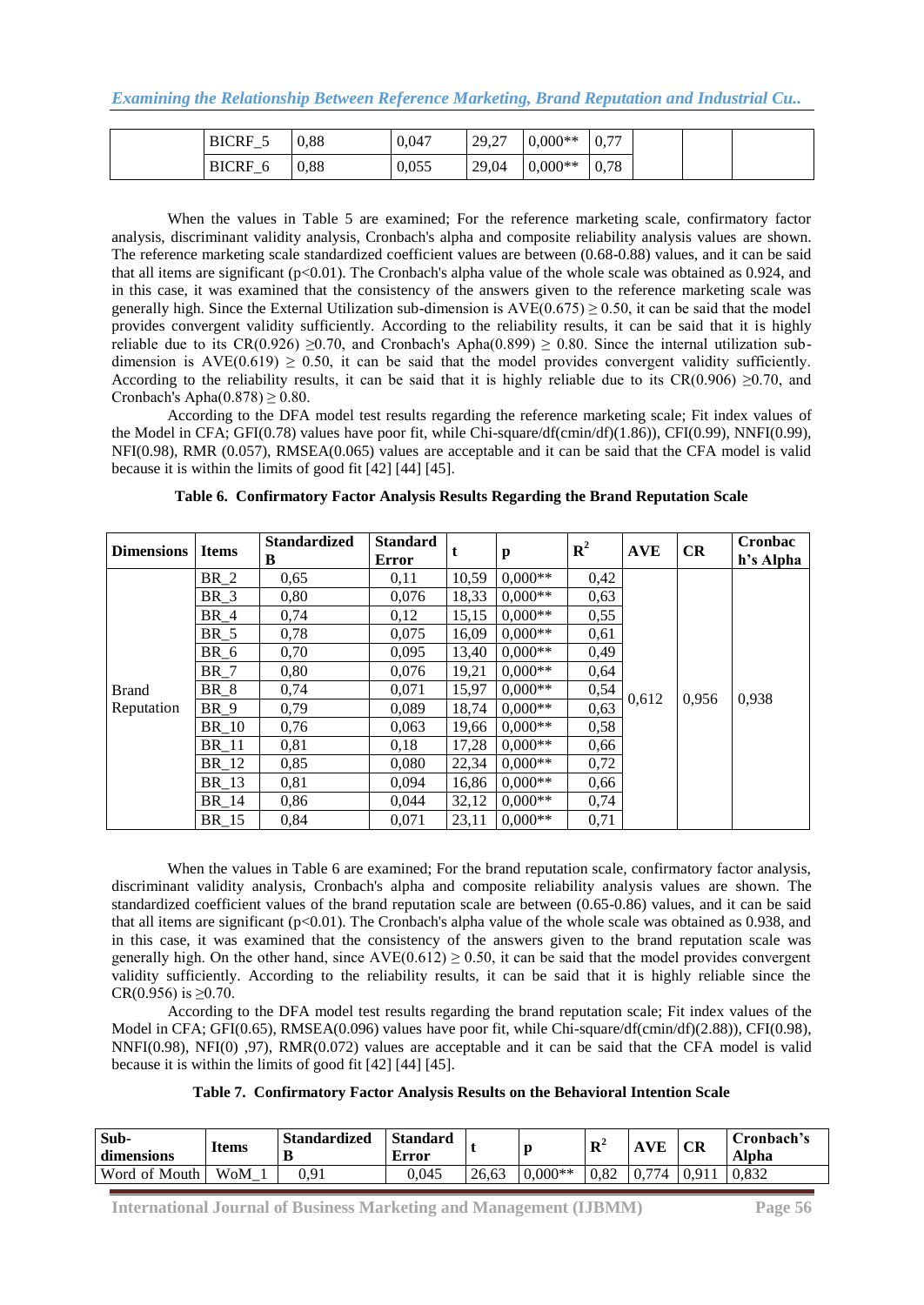|  |  |  |  | <b>Examining the Relationship Between Reference Marketing, Brand Reputation and Industrial Cu</b> |
|--|--|--|--|---------------------------------------------------------------------------------------------------|
|  |  |  |  |                                                                                                   |

| Communication   | WoM 2   | 1.00 | 0,19  | 33,80 | $0.000**$ | 1,00 |       |       |       |
|-----------------|---------|------|-------|-------|-----------|------|-------|-------|-------|
|                 | $WoM_3$ | 0,71 | 0,15  | 10.44 | $0.000**$ | 0,51 |       |       |       |
| Price           | $PS_2$  | 0.97 | 0.16  | 11,09 | $0,000**$ | 0.94 |       |       | 0.650 |
| Sensitivity     | $PS_3$  | 0.60 | 0,10  | 8,08  | $0.000**$ | 0,35 | 0,650 | 0,779 |       |
| Intention<br>to | $ItC_1$ | 0,72 | 0,076 | 13,70 | $0.000**$ | 0,52 |       |       |       |
| Complain        | ItC_2   | 0.94 | 0.055 | 23,03 | $0,000**$ | 0,89 |       | 0,829 |       |
|                 | ItC $3$ | 0.84 | 0,067 | 15,70 | $0.000**$ | 0,71 | 0,567 |       | 0,775 |
|                 | $ItC_4$ | 0.40 | 0,14  | 5,18  | $0.000**$ | 0.16 |       |       |       |

When the values in Table 7 are examined; For the behavioral intention scale, confirmatory factor analysis, discriminant validity analysis, Cronbach's alpha and composite reliability analysis values are shown. The reference marketing scale is between the standardized coefficient values (0.60-1.00), and it can be said that all items are significant (p<0.01). The Cronbach's alpha value of the whole scale was obtained as 0.719, and in this case, it was examined that the consistency of the answers given to the behavioral intention scale was generally high. Since the word-of-mouth sub-dimension is  $AVE(0.774) \ge 0.50$ , it can be said that the model provides convergent validity adequately. According to the reliability results, it can be said that it is highly reliable because it has  $CR(0.911) \ge 0.70$ , and Cronbach's Apha(0.832)  $\ge 0.80$ . Since the price sensitivity subdimension is  $AVE(0.650) \ge 0.50$ , it can be said that the model provides convergent validity sufficiently. According to the reliability results, it can be said that it is high and quite reliable due to its  $CR(0.779) \ge 0.70$ , and Cronbach's Apha $(0.650) \ge 0.60$ . Since the sub-dimension of intention to complain is AVE $(0.567) \ge 0.50$ , it can be said that the model provides convergent validity sufficiently. According to the reliability results, it can be said that it is highly reliable and highly reliable since it has CR(0.829)≥0.70, and Cronbach's Apha(0.775)≥0.60.

According to the test results of the CFA model related to the behavioral intention scale; Fit index values of the Model in CFA; RMR(0.40) values have poor fit, while Chi-square/df(cmin/df)(1.44)), GFI(0.92), CFI(0.99), NNFI(0.99), NFI (0.97), RMSEA(0.046) values are acceptable and it can be said that the CFA model is valid because it is within the limits of good fit [42] [44] [45].

# **4.8. Reliability and Validity Analysis**

Reliability refers to the stability of the values obtained in repeated measurements of a measuring instrument under the same conditions. An unreliable scale is useless and is evaluated by the Alpha Coefficient Method developed by Cronbach. [46] The Cronbach Alpha value is an estimation method that measures internal consistency, used when items that cannot be scored as true or false are scored as 1-3, 1-4, 1-5 [47]

Depending on the Alpha Coefficients, the reliability of the scale is interpreted as follows [48]

- If  $0.00 \le \alpha \le 0.40$ , the scale is unreliable.
- If  $0.40 \le \alpha \le 0.60$ , the reliability of the scale is low.
- If  $0.60 \le \alpha \le 0.80$ , the scale is quite reliable.
- If  $0.80 \le \alpha \le 1.00$ , the scale is highly reliable.

 If the answers to the scale items are three or more, Cronbach's alpha coefficient is used to measure internal consistency. While this coefficient is generally recommended to be 0.70 and above, it may be tolerated up to 0.60 in exploratory studies [36]. Combined reliability (CR) values are calculated from factor loadings calculated from CFA. When  $CR \ge 70$ , it can be said that the combined reliability condition is met [49] [36]

 The indicator of convergent validity is the explained mean variance (AVE). In order to confirm the convergent validity, the average variance explained (AVE≥0.50) is required [50] However, if the AVE value is below the expected in one dimension, the other validity and reliability results are checked, and the decision is made according to the CR value being higher than the AVE value and providing discriminant validity [50] 36] [51]

#### **4.9. Correlation Analysis**

Correlation analysis is a statistical method used to determine the existence of a linear relationship between two numerical measurements, and if so, the magnitude and direction of this relationship [48] Correlation coefficient ( r ):

 $0 < r < 0.19$  very weak correlation or no correlation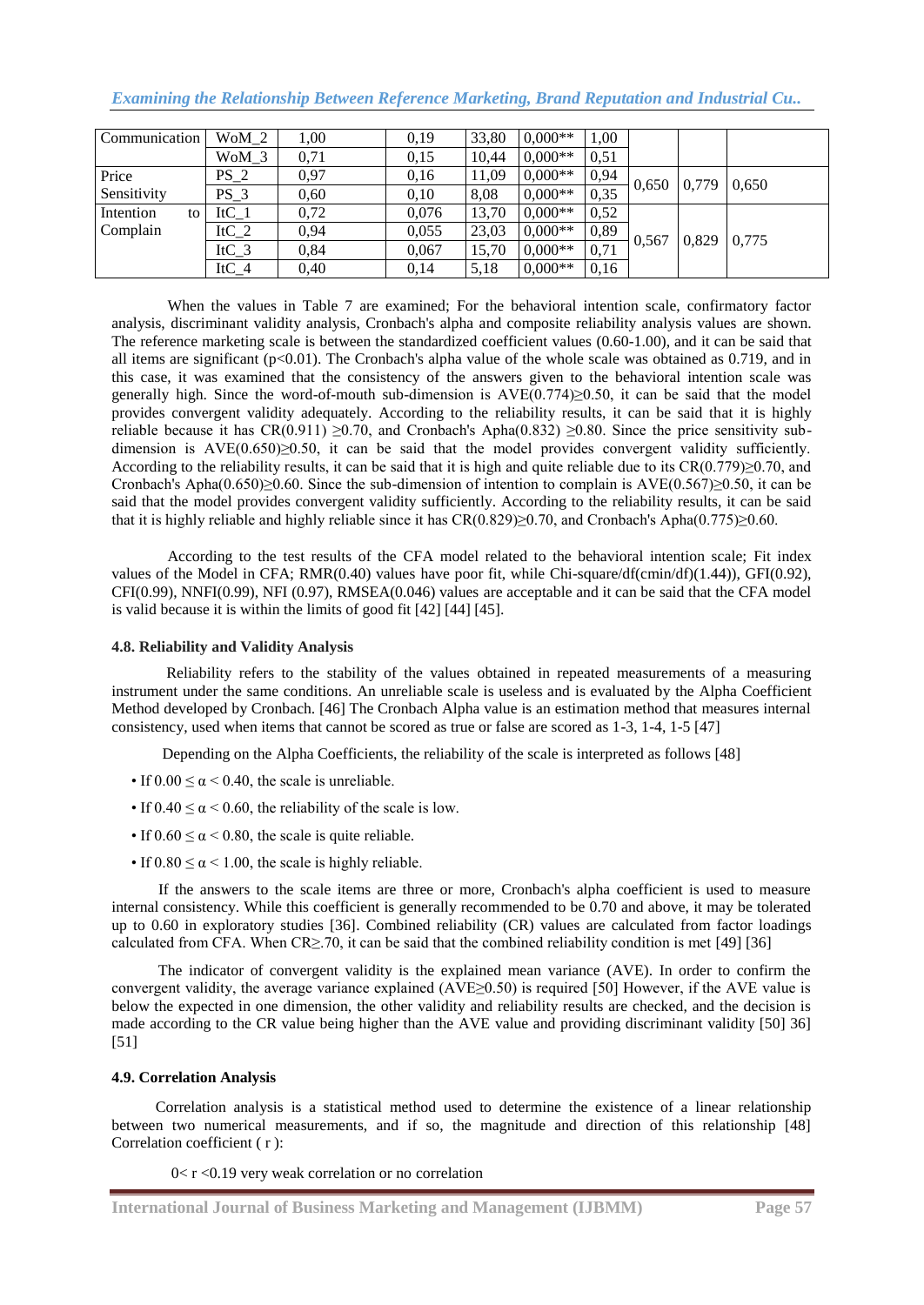If between  $0.20 < r < 0.39$ , weak correlation

If  $0.40 < r < 0.59$ , moderate correlation

High-intensity correlation between  $0.60 < r < 0.79$ 

If it is between  $0.80 < r < 1$ , it is interpreted that there is a very high correlation [52]

# **Table 8. Correlation Analysis Results for Variables**

| <b>Variables</b>                     | <b>Spearman's   Benefit</b><br>rho | <b>Externally</b> | <b>Benefit</b><br><b>Internally</b> | <b>Brand</b><br><b>Reputation</b> | <b>Word of Mouth Price</b><br><b>Communication</b> | <b>Sensitivity</b> | <b>Intention</b><br>to<br>Complain | Reference<br><b>Marketing</b> | <b>Behavioral</b><br>Intent |
|--------------------------------------|------------------------------------|-------------------|-------------------------------------|-----------------------------------|----------------------------------------------------|--------------------|------------------------------------|-------------------------------|-----------------------------|
| <b>Benefit</b>                       | $\mathbf r$                        | 1.000             | 0,571                               | 0,397                             | 0,398                                              | 0,311              | 0,138                              | 0,918                         | 0,434                       |
| <b>Externally</b>                    | p                                  |                   | $0.000**$                           | $0.000**$                         | $0,000**$                                          | $0,000**$          | $0,047*$                           | $0.000**$                     | $0,000**$                   |
| <b>Benefit</b>                       |                                    |                   | 1,000                               | 0,380                             | 0,310                                              | 0,189              | 0,139                              | 0.930                         | 0,386                       |
| <b>Internally</b>                    | p                                  |                   |                                     | $0.000**$                         | $0,000**$                                          | $0,006**$          | $0.046*$                           | $0.000**$                     | $0.000**$                   |
| <b>Brand</b>                         | r                                  |                   |                                     | 1,000                             | 0,608                                              | 0,493              | 0,082                              | 0.481                         | 0,535                       |
| <b>Reputation</b>                    | D                                  |                   |                                     |                                   | $0,000**$                                          | $0.000**$          | 0,241                              | $0,000**$                     | $0,000**$                   |
| Word of Mouth   r                    |                                    |                   |                                     |                                   | 1,000                                              | 0,373              | $-0,039$                           | 0,485                         | 0,535                       |
| <b>Communication</b> $\vert p \vert$ |                                    |                   |                                     |                                   |                                                    | $0.000**$          | 0,574                              | $0.000**$                     | $0,000**$                   |
| <b>Price</b>                         |                                    |                   |                                     |                                   |                                                    | 1,000              | 0,161                              | 0.308                         | 0,622                       |
| <b>Sensitivity</b>                   | n                                  |                   |                                     |                                   |                                                    |                    | $0.020*$                           | $0,000**$                     | $0,000**$                   |
| <b>Intention</b><br>to l             | $\mathbf{r}$                       |                   |                                     |                                   |                                                    |                    | 1,000                              | 0,215                         | 0.811                       |
| Complain                             | D                                  |                   |                                     |                                   |                                                    |                    |                                    | $0.002**$                     | $0.000**$                   |
| <b>Reference</b>                     | r                                  |                   |                                     |                                   |                                                    |                    |                                    |                               | 0.443                       |
| <b>Marketing</b>                     | p                                  |                   |                                     |                                   |                                                    |                    |                                    |                               | $0.000**$                   |
| <b>Behavioral</b>                    | r                                  |                   |                                     |                                   |                                                    |                    |                                    |                               |                             |
| <b>Intent</b>                        | p                                  |                   |                                     |                                   |                                                    |                    |                                    |                               |                             |

When the statistically significant values (\*,\*\*) in Table 8 were examined, the following results were obtained.

There is a positive and moderate relationship between external exploitation and internal utilization.

There is a positive and less severe relationship between external exploitation, brand reputation, word of mouth and price sensitivity.

There is a positive and very weak relationship between external exploitation and the intention to complain.

There is a positive and less severe relationship between internal exploitation, brand reputation and word of mouth.

Internal utilisation, price sensitivity, and intention to complain are positively correlated with little or no strong relationship.

There is a positive and high-intensity relationship between brand reputation and word of mouth.

There is a moderately positive relationship between brand reputation and price sensitivity.

There is a positive and less severe relationship between word of mouth and price sensitivity.

There is a slightly stronger positive relationship between price sensitivity and the intention to complain.

There is a moderately positive relationship between referral marketing, brand reputation and behavioral intent.

There is a moderately positive relationship between brand reputation and behavioral intention.

#### **4.10. Structural Equation Model and Mediator Variable Analysis**

Although structural equation model (SEM) is generally applied in social sciences today, it is a multivariate statistical method that is based on a certain theory and is based on the definition of observable or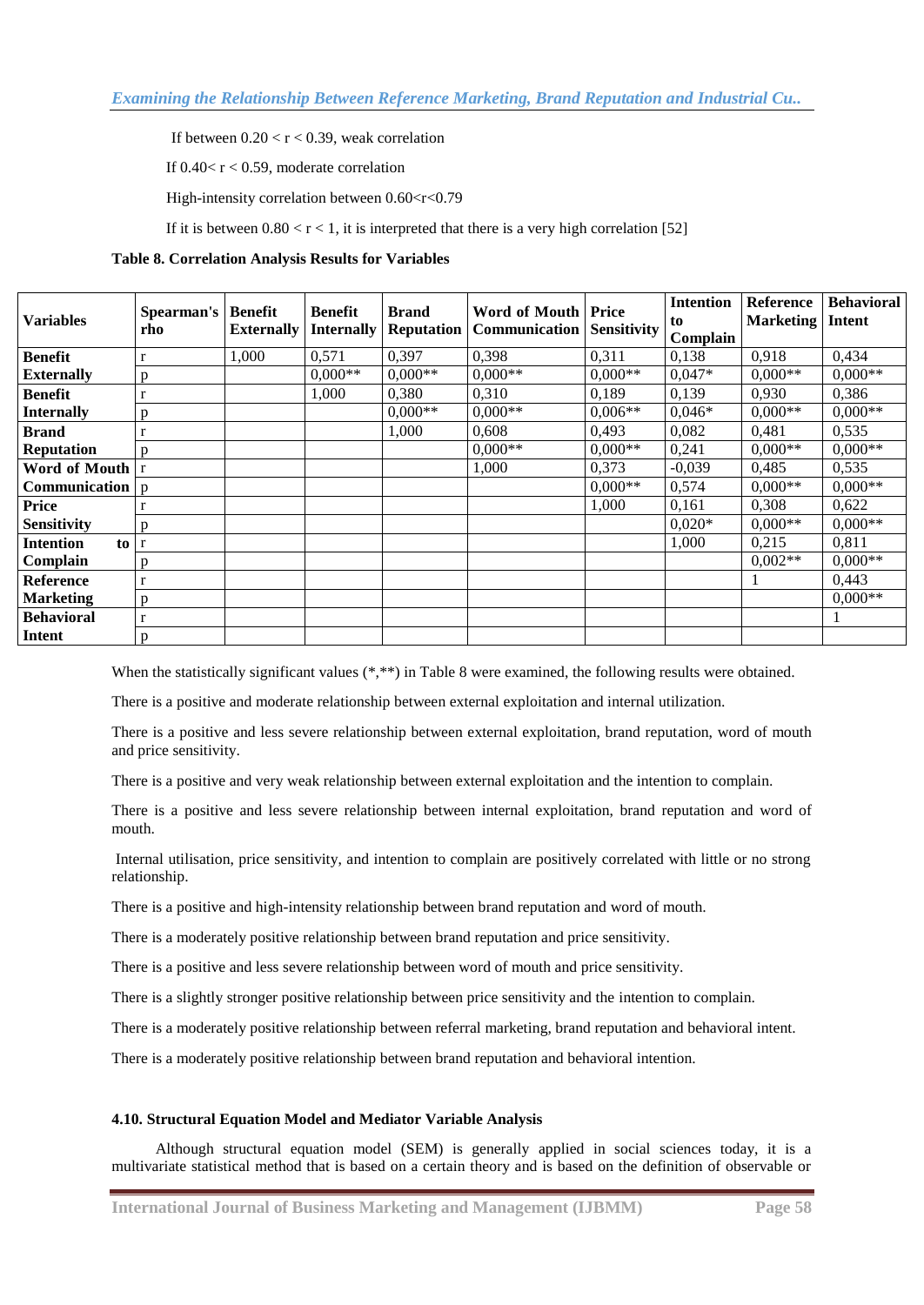unobservable variables in a causal and relational model, and is a means of explaining the relationships for this purpose [53].

 SEM differs from classical multivariate statistical methods due to the available features. First of all, SEM adopts a confirmatory approach rather than an exploratory or explanatory approach. In other words, while many statistical methods other than SEM try to define the relationships on the data set, the existence of SEM theoretically confirms the compatibility of the established relationships with the data. As such, SEM's hypothesis tests are more successful than other methods. Classic multivariate methods do not have any ability to calculate or correct measurement error; SEM, on the other hand, produces very clear results in error calculations. In this direction, while measurement errors are handled separately in traditional methods, SEM clearly takes measurement errors into account in the whole analysis. While these methods are applied on observable variables, in SEM, both observable and unobservable, that is, latent variables can be applied and hypotheses can be tested in this direction [53]. Mediator variable analysis; It is a statistical analysis method used to evaluate the results obtained from studies applied to analyze hypotheses about how a mediating variable (the third variable) and the independent variable affect the dependent variable [54] [55]. Before starting to apply the mediator variable analysis, there are some conditions related to the mediating variable analysis. These conditions are stated below.

The dependent variable and the independent variables must be related to each other.

a) The dependent variable and the mediating variable must be related to each other.

b) The relationship between dependent and independent variables should decrease significantly under the influence of the mediator variable [56] [55]. Interpretations were made by performing SEM analysis in order to examine the mediator effects and the degree of influence between variables.

In the analysis results;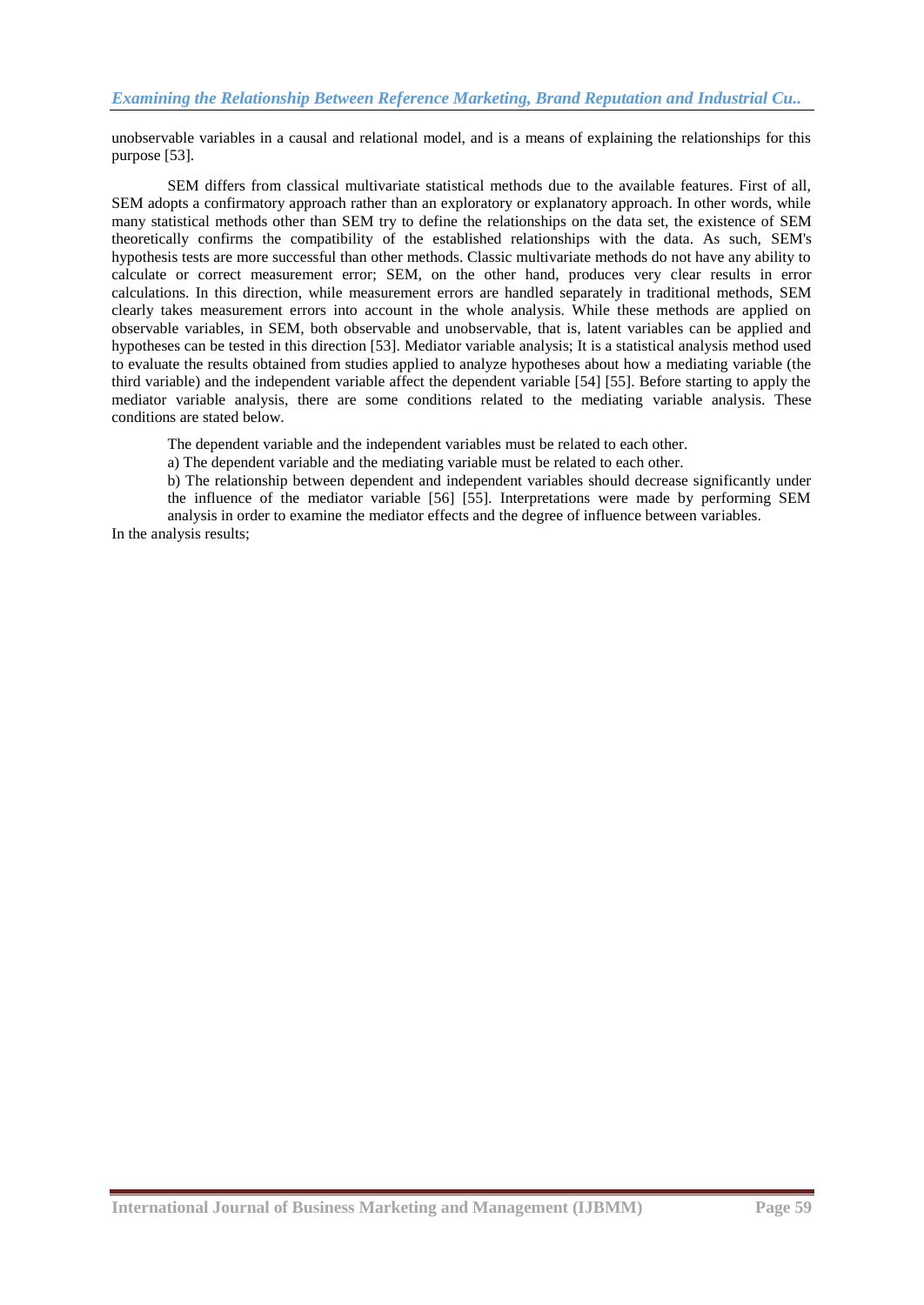| <b>Correlation</b>                                                                 | <b>Model 1</b>       | Model2                                  |                                          | Model3             |              |  |  |
|------------------------------------------------------------------------------------|----------------------|-----------------------------------------|------------------------------------------|--------------------|--------------|--|--|
| Benefit Externally → Word Of Mouth Communication                                   | $0.50**$             |                                         |                                          | 0.23               |              |  |  |
| Benefit Externally $\rightarrow$ Price Senstivity                                  | $0.48**$             |                                         |                                          | 0,17               |              |  |  |
| Benefit Externally $\rightarrow$ Şikâyet Etme Niyeti                               | 0,099                |                                         |                                          | 0.099              |              |  |  |
| Benefit Internally $\rightarrow$ Word Of Mouth Communication                       | 0,0024               |                                         |                                          | $-0,061$           |              |  |  |
| Benefit Internally $\rightarrow$ Price Senstivity                                  | $-0,12$              |                                         |                                          | $-0,10$            |              |  |  |
| Benefit Internally $\rightarrow$ Intent to Complain                                | 0,18                 |                                         |                                          | 0,18               |              |  |  |
| Benefit Externally $\rightarrow$ Brand Reputation                                  |                      | $0.37**$                                |                                          |                    |              |  |  |
| Benefit Internally $\rightarrow$ Brand Reputation                                  |                      | 0,14                                    |                                          |                    |              |  |  |
| Brand Reputation $\rightarrow$ Word Of Mouth Communication                         |                      |                                         |                                          | $0.66**$           |              |  |  |
| Brand Reputation $\rightarrow$ Price Senstivity                                    |                      |                                         |                                          | $0.67**$           |              |  |  |
| Brand Reputation $\rightarrow$ Intent to Complain                                  |                      |                                         |                                          |                    | $-0,028$     |  |  |
|                                                                                    | $R^2 = 0,060$        |                                         |                                          | $R^2 = 0.57$       |              |  |  |
| $R^2$                                                                              | $R^2 = 0,21$         | $R^2 = 0,24$                            |                                          | $R^2 = 0,52$       |              |  |  |
|                                                                                    | $R^2 = 0,25$         |                                         |                                          | $R^2 = 0,062$      |              |  |  |
|                                                                                    | $\chi^2/df = 1{,}64$ | $\chi^2/df = 1.81$                      |                                          | $\chi^2/df = 1,59$ |              |  |  |
|                                                                                    | $GFI=0,73$           | $GFI=0,62$                              |                                          | $GFI=0,60$         |              |  |  |
|                                                                                    | CFI=0,98             | CFI=0,98                                |                                          |                    | $CFI=0,98$   |  |  |
| Model Fit Indices                                                                  | $NNFI=0,98$          | $NNFI=0.98$<br>$NFI=0,96$<br>$RMR=0,29$ |                                          | $NNFI=0,98$        |              |  |  |
|                                                                                    | $NFI=0,96$           |                                         |                                          | $NFI=0,96$         |              |  |  |
|                                                                                    | RMR=0,086            |                                         |                                          | $RMR=0,35$         |              |  |  |
|                                                                                    | RMSEA=0,053          | RMSEA=0,063                             |                                          |                    | RMSEA=0,052  |  |  |
| <b>Sobel Test</b>                                                                  |                      | <b>Effect</b>                           | <b>Indirect Standard</b><br><b>Error</b> | T                  | $\mathbf{p}$ |  |  |
| Benefit Externally→Brand Reputation→Word of Mouth<br>Communication                 |                      | 0,24                                    | 0,099                                    | 2,45               | $0.014*$     |  |  |
| Benefit Internally→Brand Reputation→Word of Mouth                                  |                      |                                         |                                          |                    |              |  |  |
| Communication                                                                      | 0,092                | 0,086                                   | 1,06                                     | 0,287              |              |  |  |
| Benefit Externally $\rightarrow$ Brand Reputation $\rightarrow$ Price Senstivity   | 0,25                 | 0,10                                    | 2,42                                     | $0.015*$           |              |  |  |
| Dahili Faydalanma $\rightarrow$ Brand Reputation $\rightarrow$ Price Senstivity    | 0,094                | 0,088                                   | 1,06                                     | 0,288              |              |  |  |
| Benefit Externally $\rightarrow$ Brand Reputation $\rightarrow$ Intent to Complain | $-0,010$             | 0,035                                   | $-0,29$                                  | 0,767              |              |  |  |
| Benefit Internally $\rightarrow$ Brand Reputation $\rightarrow$ Intent to Complain | $-0,0039$            | 0,013                                   | $-0,28$                                  | 0,774              |              |  |  |
| **p<0,01,*p<0,05                                                                   |                      |                                         |                                          |                    |              |  |  |

# **Table 9. Results of Structural Equation Model Test and Mediator Variable Analysis**

When the values in Table 9 are examined, it can be said that the effect of external exploitation on wordof-mouth communication (β=0.50;p<0.01) and price sensitivity for Model 1 is statistically significant  $(\beta=0.48; p<0, 01)$ . It can be said that the effect of external use on the intention to complain is not statistically significant (p>0.05). In addition, it can be said that internal use does not have a statistically significant effect on word of mouth, price sensitivity and intention to complain (p>0.05). In this case; H1a and H1c hypotheses were supported, H1d. H2a, H2c, H2d hypotheses were not supported. In addition, according to the model 1 test results; fit index values of the model, GFI(0.73), RMR(0.086), had poor fit; Chi-square/df(cmin/df)(1.64)), CFI(0.98), NNFI(0.98), NFI(0.96), RMSEA(0.053) values are acceptable and in good agreement. Therefore, it can be said that the model is valid.

 For Model 2, it can be said that external exploitation is statistically significant on brand reputation  $(β=0.37; p<0.01)$ , while the effect of internal utilization on brand reputation is not statistically significant. In this case; H3 hypothesis was supported, H4 hypothesis was not supported. In addition, according to model 2 test results; fit index values of the model, GFI(0.62), RMR(0.29), had poor fit; Chiresults; fit index values of the model,  $GFI(0.62)$ ,  $RMR(0.29)$ , had poor fit; Chisquare/df(cmin/df)(1.81)),CFI(0.98), NNFI(0.98), NFI(0.96), RMSEA(0.063) values are acceptable and in good agreement. Therefore, it can be said that the model is valid.

 For Model 3, it can be said that the effect of external and internal benefit on word of mouth, price sensitivity and intention to complain is not statistically significant (p>0.05). In addition, it can be said that the effect of brand reputation on the intention to complain is not statistically significant. On the other hand, it can be said that the effect of brand reputation on word of mouth (β=0.66;p<0.01) and price sensitivity (β=0.67;p<0.01) is statistically significant. H5a and H5c hypothesis were supported, H5d hypothesis was not supported. In addition, according to model 3 test results; while the fit index values of the model, GFI(0.60), RMR(0.35), had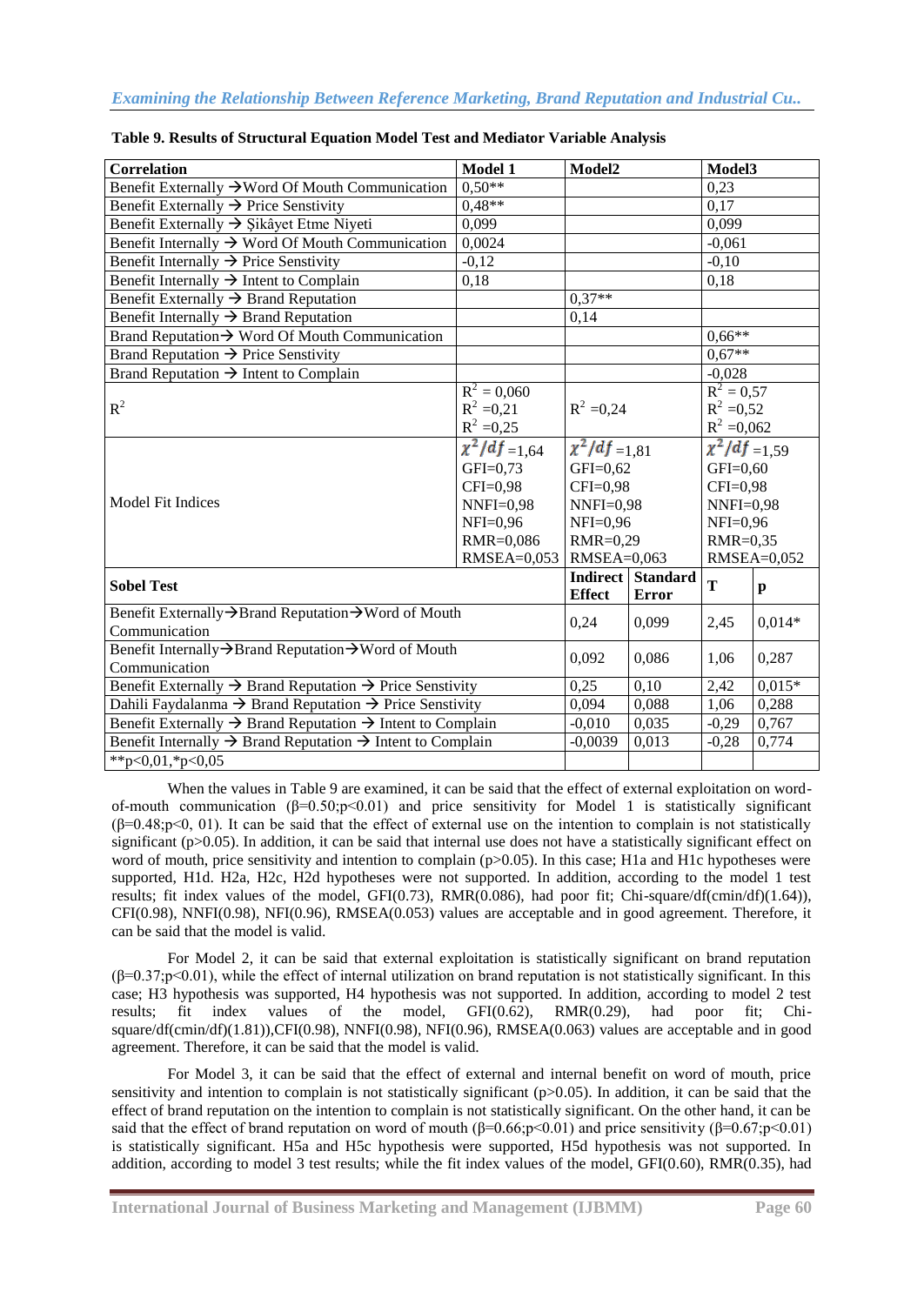poor fit; Chi-square/df(cmin/df)(1.59)),CFI(0.98), NNFI(0.98), NFI(0.96), RMSEA(0.052) values are acceptable and in good agreement. Therefore, it can be said that the model is valid.

 In order to examine the indirect effects, the Sobel test was applied. Thus, it can be said that the indirect effect of brand reputation is statistically significant in the relationship between external use of the customer reference portfolio and word of mouth communication (β=0.24;p<0.05). In addition, it can be said that the indirect effect of brand reputation is statistically significant in the relationship between external use of the customer reference portfolio and price sensitivity  $(\beta=0.25; p<0.05)$ . In this case, hypotheses H6a and H6c were supported, but other hypotheses about the mediator variable were not supported  $(p>0.05)$ . Since there is no relationship between external exploitation, word of mouth and price sensitivity in the model, it can be said that the brand reputation variable has a full mediator effect.

# **V. Conclusion**

 Today, changes and developments in social and economic life shape the decisions and behaviors in organizations in parallel. Although we are in a system that tries to keep up with or adapt to the digital age, we continue to buy again based on some habitual consumption or the trust of previous positive experiences.

 Sharing experience between the customer, supplier and organization in industrial markets, both when making a purchasing decision, and for another person or organization to make a purchasing decision, once again affects their own financial activities, due to the larger volume of business and purchase volumes compared to other markets. may cause them to review their previous work experiences. In this case, there are two headings in industrial markets where organizations take themselves into their comfort zone. One of them is reference marketing and the other is brand reputation.

 Firms, especially in the business markets, use old and current customers as references in many ways. The use of customer testimonials to facilitate marketing and sales has received increasing attention among academics and practitioners. The importance of references in various areas of business marketing such as customer relationship management, customer value management, sales and marketing communications is emphasized. However, in-depth knowledge of what constitutes customer referral marketing and how it relates to business performance falls short. In the study titled "Customer Reference Marketing: Conceptualizing sales performance and the relationship between performance"; [30]

 - Customer reference marketing and dimensions conceptualized based on a comprehensive qualitative field study,

- A scale for customer referral marketing was created using survey data from a validation sample,

 - It has been determined that customer reference marketing is effective in the sales performance of the organizations in the markets.

 In the study "Customer-referenced marketing: measuring, linking and conceptualizing sales performance", industrial marketing studies have broadly emphasized how valuable customer references are [57] [58] [59] [60] [61] and academics, highlighted the need to more systematically examine the use of customer references in the business world [13] [62] However, on how firms use customer references in industrial markets [30],

- Conceptualizing customer-referenced marketing,

- Developing valid and reliable measures for the structure,

 - Contributes to this important but embryonic business marketing issue by providing the first evidence of the relationship of structure to firm sales performance.

 While each of these contributions discusses in more detail how it extends existing industrial marketing theory, the conceptual foundations of marketing are underdeveloped and highlight the primary importance of building a portfolio of systematic, documented customer testimonials.

 Organizations strive to create a balanced set of customer references that serve the long-term growth and profitability goals of the focus companies. Based on the idea that the most effective references are reputable companies with similar characteristics to potential target customers, it is recommended to target the reference customers of the scarce resources of the companies. Thus, the reference portfolio covers the supplier's current and future key customer offers for different customers.

 Based on this information in the literature and the information provided by Terho and Jalkaka in their study, it has been a matter of curiosity how the reference marketing efforts in the industrial market will affect the brand reputation and the behavior of industrial customers, and what kind of effect brand reputation has in this interaction. In this study, the relationship between reference marketing, which is an important marketing tool for companies, and brand reputation, with industrial customer behaviors was examined. In addition, the mediating role of brand reputation in the effect of referral marketing on behavioral intentions was investigated [30].

 As a result of the research, it was determined that only external use of reference marketing dimensions from the customer reference portfolio has an effect on word of mouth communication, price sensitivity and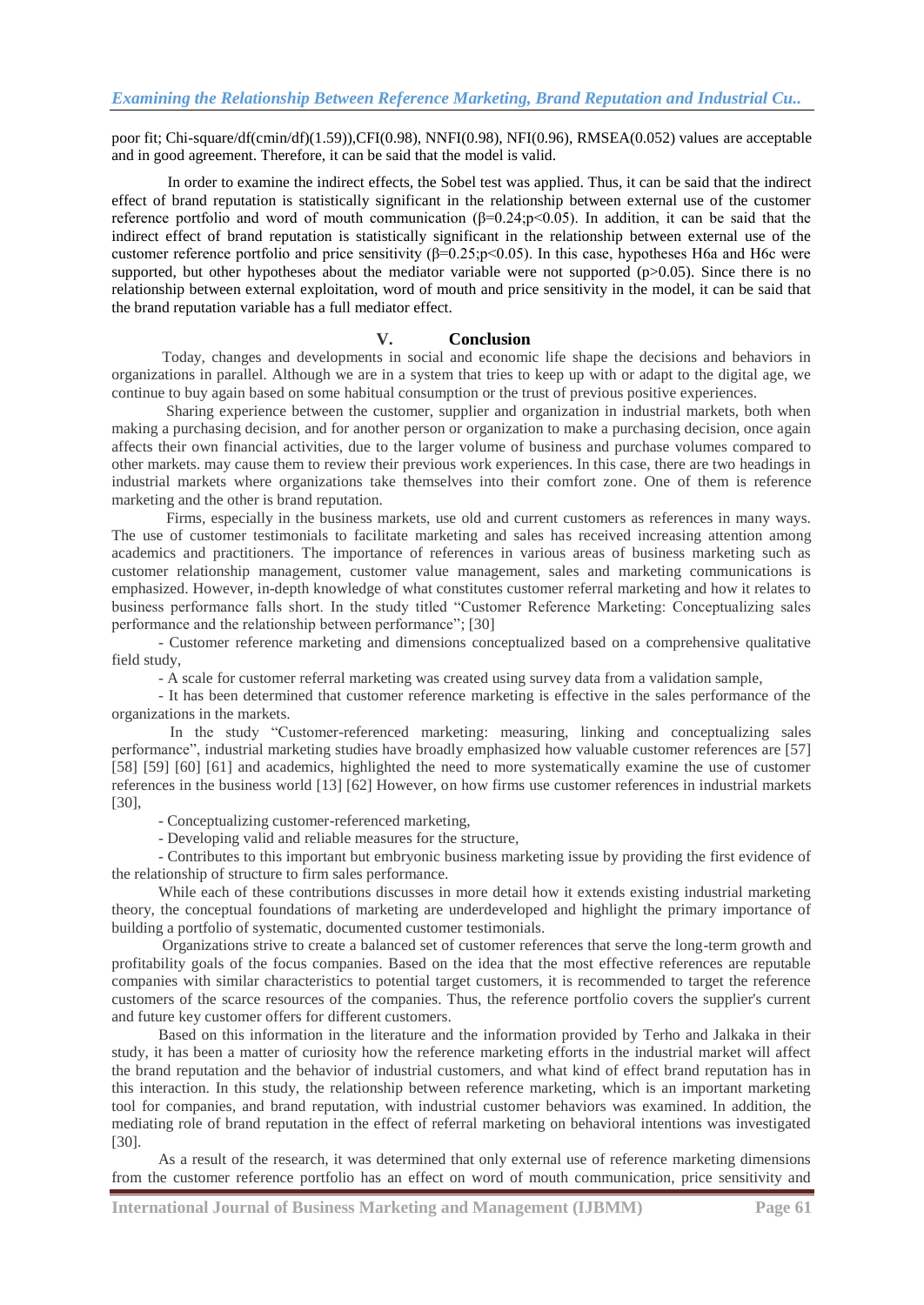brand reputation. It has been determined that brand reputation has an effect on word of mouth and price sensitivity. When the intermediary roles are examined, it is concluded that brand reputation has a full mediating role in the effect of external use of the customer reference portfolio on word of mouth communication and price sensitivity. These results show that the brand with a high reputation shares its positive and negative experiences with its customers or suppliers through word of mouth communication, and that price sensitivity occurs depending on the brand reputation at the customer decision stage, that is, the customers or suppliers pay a valuable price for the product/service they buy for the brand. and this is understood to be important in terms of loyalty. The reason why internal use of customer reference portfolio has no effect on brand reputation and behavior of industrial customers may be because organizations in industrial markets are not in the same sector, and the product or service they offer will not adapt to another organization.

 The fact that only external use of reference marketing has an effect on brand reputation, word of mouth, price sensitivity shows that businesses should use reference marketing more and plan their reference marketing efforts in this direction. In this context, businesses can invest in more reference marketing activities in order to improve their brand reputation, increase their word-of-mouth communication and keep their prices reliable.

 The fact that brand reputation has a full mediator role in the process of external use of reference marketing from the behavioral intentions of industrial customers, that is, recommending the brand and showing price sensitivity even if there is a price increase, shows that the effect of reference marketing on behavioral intentions will only emerge if brand reputation is established. For this reason, supplier businesses that carry out reference marketing efforts primarily believe that the companies they sell to increase their brand reputation and stated that behavioral intentions are shaped depending on this reputation. This situation can be interpreted as that as the brand reputation of the businesses increases, the reputation of the brands they sell will also increase and their purchasing intentions, in other words, their loyalty will increase with the same effect.

# **REFERENCES**

- [1] Misner,I. , Macedonio, M. & Aslan, A. (2019). *Referans Pazarlaması*. Ġstanbul: Kapital Medya Hizmetleri A.S.
- [2] Jalkala, A., & Salminen, R. I., (2009). Communicating customer references on industrial companies' web sites. *Industrial Marketing Management* 38(7),825-837.
- [3] Sirmon, D. G., Hitt, M. A., & Ireland, R. D. (2007). Managing firm resources in dynamic environments to create value: Looking inside the black box. *Academy of Management Review*, 32(1), 273−292
- [4] Zander, I., & Zander, U. (2005). The inside track: On the important (but neglected) role of customers in the resource-based view of strategy and firm growth. *Journal of Management Studies*, 42(8), 1519−1548
- [5] Salminen, R.T., & Möller, K. (2006). Role of References in Business Marketing–Towards a Normative Theory of Referencing, *Journal of Business-to-Business Marketing* 13(1),1-51.
- [6] Currie, W. L. (2004). The organizing vision of application service provision: A process-oriented analysis. *Information and Organisation*, 14(4), 237−267.
- [7] Das, A., & Buddress, L. (2007). Evaluating prospective e-providers: An empirical study. *Journal of Supply Chain Management*, 43(4), 31−47.
- [8] Forman, H., Lippert, S. K., & Kothandarama, P. (2007). Understanding users' performance evaluation of IT solutions. *Industrial Marketing Management*, 36(6), 745−756.
- [9] Dekinder, J. S., & Kohli, A. K. (2008). Flow signals: How patterns over time affect the acceptance of start-up firms. *Journal of Marketing*, 72(5), 84−97
- [10] Lehtimäki, T., Simula, H., & Salo, J. (2009). Applying knowledge management to project marketing in a demanding technology transfer project: Convincing the industrial customer over the knowledge gap. *Industrial Marketing Management*, 38(2), 228−236.
- [11] Raydel, T., & Lee, R. U. (1992). Multiple or single sourcing? *Journal of Business & Industrial Marketing*, 7(3), 5−19.
- [12] Anderson, J. C., & Wynstra, F. (2010). Purchasing higher-value, higher-price offerings in business markets. *Journal of Business to Business Marketing, 17*(1), 29–61.
- [13] Erdil, T.S., Uzun, Y. (2009). *Marka Olmak*. Ġstanbul: Beta Basım Yayım Dağıtım A.ġ.
- [14] Aaker, D.A. (2018). *Güçlü Markalar Yaratmak*. Ġstanbul: Kapital Medya Hizmetleri A.ġ.
- [15] Özkan, A. (2010), *İtibar Yönetimi*, İstanbul Üniversitesi, İstanbul
- [16] Diker, E., Koçyiğit, M. (2017) Halkla ĠliĢkiler Algısı ve Marka Ġtibarı Arasındaki *İlişkinin Yapısal Eşitlik Modeli İle İncelenmesi. Gümüşhane* Üniversitesi ĠletiĢim Fakültesi Elektronik Dergisi, 5(2), 574-590.
- [17] Gaines-Ross, L. (2011). *The CEO's Role in Reputation Management. Reputation Management*. Ed. A. Hiles. Bloomsbury Information Ltd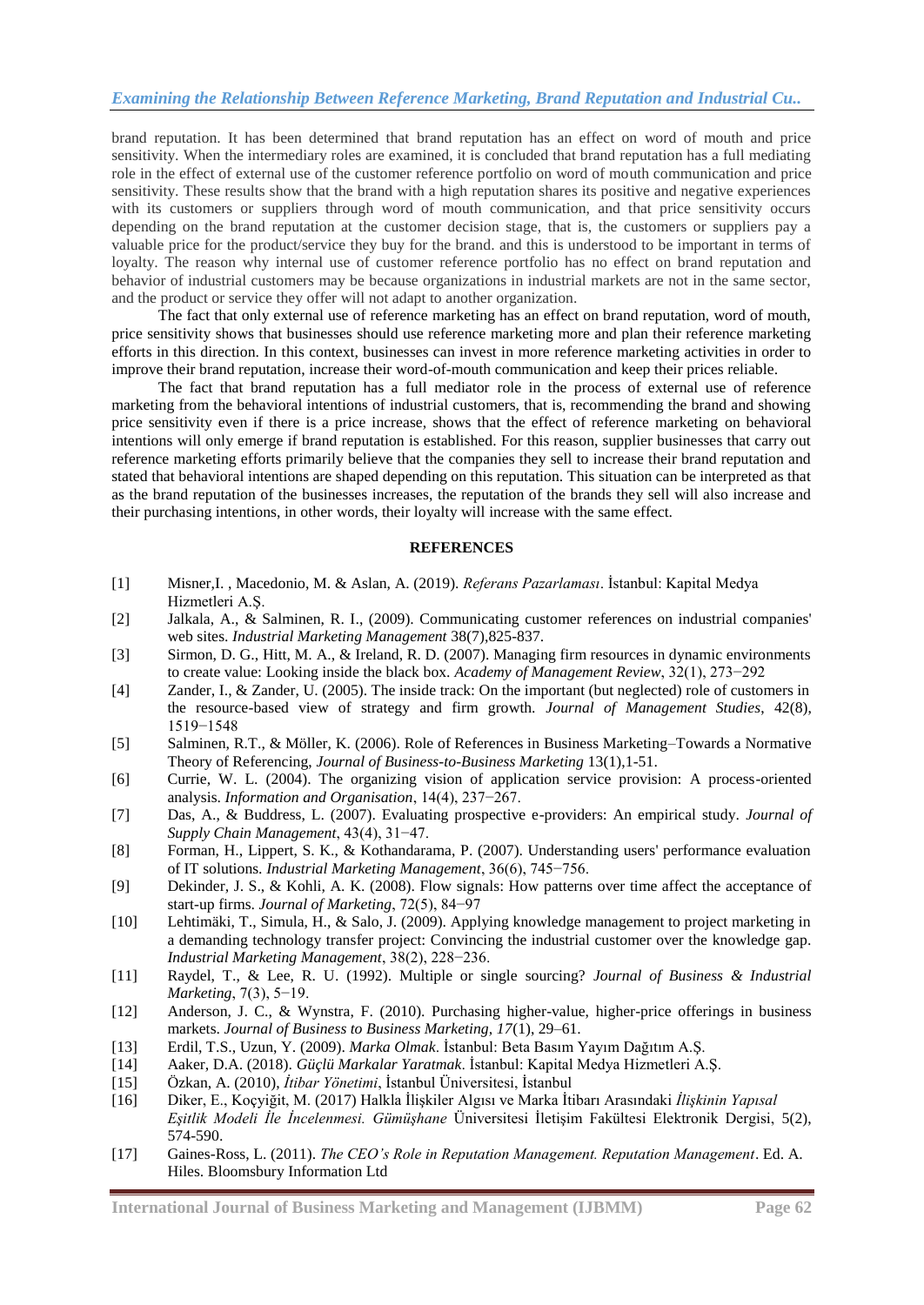- [18] Erdal, C. (2017) Constructing Perception Through Reputation Management In Terms Of Corporate Brands. *Marmara Üniversitesi Öneri Dergisi.*
- [19] Peltekoğlu, B. F. (2012). *Halkla İlişkiler Nedir? Beta Basım A.Ş.*
- [20] Davies, A. (2006). *Best Practice in Corporate Govern*ance. Gower Publishing Company.
- [21] Nasır, S. (2010) *Pazarlama İlkeleri*, İstanbul Üniversitesi, İstanbul
- [22] Arslan, F.M. (2014). *Endüstriyel Pazarlama*: *Rekabetsel Yaklaşım,* Beta Yayıncılık, Ġstanbul.
- [23] Ersoy, N.F. (2015). *B2B/Endüstriyel Müşteri Davranışları ve Satın Alma Merkezi Analizi*, Detay Yayıncılık, Ankara.
- [24] Lamb, C.W., Hair, J.F., & Mcdaniel, C. (2016). *MKTG10: Principles of Marketing*, Cengage Learning, Boston.
- [25] Tapçı, C.P. (2006) *Endüstriyel Pazarlarda Marka Değerinin Satın Alma Davranışına Etkis*i / Yüksek Lisans Tezi, İstanbul Teknik Üniversitesi, Fen Bilimleri Enstitüsü, İstanbul. [26] John A. D, (2011) *Rekabetçi Başarı Markalamaya Nasıl Değer Katar*? Ġstanbul Sanayi Odası, Brand Age Yayınları.
- [27] Sözer, E.G. (2009) *Postmodern Pazarlama Marka Çağında Liderlik İçin Pim Modeli*, Beta Basım, İstanbul, Haziran.
- [28] Yıldırım, Y. (2017). Tüketicinin Satın Alma Karar Sürecinde Bilgi Kaynakları ve Güvenirlikleri: Referans Grubu Olarak Yakın Çevrenin Etkisinin İncelenmesi. Akademik Yaklaşımlar Dergisi, 7(1).
- [29] Özdemir, Y.A., ġahin Tekin, T. & Esin, A. (2015). *Çözümlü Örneklerle Örnekleme yöntemlerine giriş* (1.baskı). Ankara, Seçkin kitabevi.
- [30] Terho, H., & Jalkaka, A. (2017). Customer reference marketing: Conceptualization, measurement and link to selling performance, *Industrial Marketing Management*, 1-11.
- [31] Verčič, A.T., & Ćorić, D.S. (2018), "The relationship between reputation, employer branding and *corporate social responsibility*" University of Zagreb, Faculty of Economics and Business, Croatia
- [32] Zeithaml, V.A., Leonard, L.B. & Parasuraman A. (1996) The Behavioral Consequences of Service Quality, *Journal of Marketing*, 38.
- [33] Bandalos (2014). Relative Perfomance of Categorical Diagonally Weighted Least Squares and Robust Maximum Likelihood Estimation, Structural Equation Modeling: *A Multidisciplinary* Journal, 21, 102- 116.
- [34] Uygun, H. (2015). *İnsan Kaynakları Yönetiminde Eğitim ve Geliştirme Faaliyetlerinin Çalışan Motivasyonuna Etkileri ve Sağlık Sektöründen Bir Vaka Analizi* / Yüksek Lisans Tezi, İstanbul Gelisim Üniversitesi, Sosyal Bilimler Enstitüsü, İstanbul.
- [35] Bartlett, M. S. (1950). Tests of Significance In Factor Analysis*. British Journal of Statistical Psychology, 3(2).*77-85.
- [36] Hair, J.F., Anderson, R.E., Tatham, R.L., & Black W.C. (2009). *Multivariate Data Analysis*, Prentice Hall, New Jersey.
- [37] Sharma, S. (1996), *Applied Multivariate Techniques*, John Wiley & Sons Inc., New York.
- [38] Kaiser, H. F. (1974). An index of factorial simplicity*. Psychometrika, 39*, 31–36.
- [39] TavĢancıl, E. (2002). *Tutumların Ölçülmesi ve Spss ile Veri Analizi*, Ankara: Nobel Yayıncılık,
- [40] Seçer, İ. (2013). *SPSS ve LISREL ile Pratik Veri Analizi*, Anı yayıncılık, Ankara.
- [41] Çokluk, Ö., ġekercioğlu, G. & Büyüköztürk, ġ. (2012). *Sosyal Bilimler için Çok değişkenli İstatatistik SPSS ve LISREL uygulamala*rı, Pegem Akademi, Ankara.
- [42] Jöreskog, K. G., & Sorbom, D. (1996). *LISREL8: User's reference g*uide. Mooresville: Scientific Software.
- [43] Brown, T. A. (2015). *Methodology in the social sciences. Confirmatory factor analysis for applied research (2nd ed.).* The Guilford Press.
- [44] Schermelleh-Engel, K., Moosbrugger, H., & Müller, H. (2003). Evaluating the Fit of Structural Equation Models: Tests of Significance and Descriptive Goodness-of-Fit Measures. *Methods of Psychological Research, 8*(2), 23–74.
- [45] Schumacker, R., E., & Lomax, R., G. (2004). *A Beginner's Guide to Structural Equation Modellin*g, Lawrance Erlbaum Associates, New Jersey.
- [46] Cronbach, L. (1951). Coefficient Alpha And The Ġnternal Structure Of Tests. *Psychometrika, 16*(3), 297-334.
- [47] Ercan, Ġ., & Kan, Ġ. (2004). *Ölçeklerde Güvenirlik ve Geçerlik, Uludağ Üniversitesi Tıp Fakültesi, Biyoistatistik Ana Bilim Da*lı, Bursa.
- [48] Kalaycı, ġ. (Ed). (2006). SPSS Uygulamalı Çok DeğiĢkenli Ġstatistik Teknikleri. 2. Baskı. Ankara: *Asil Yayın Dağıtım Ltd. Şti.*